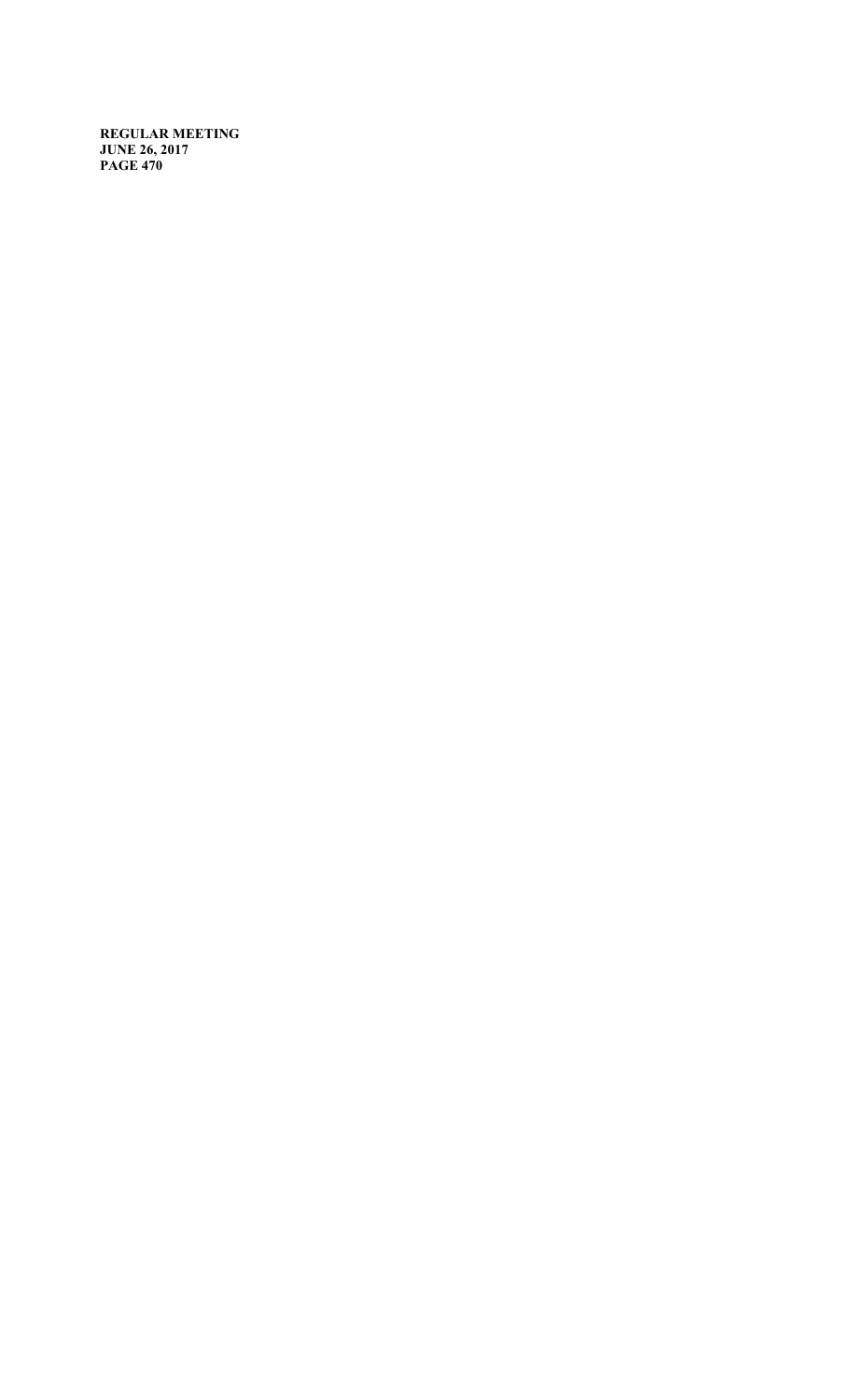## **THE MINUTES OF THE CITY COUNCIL MEETING HELD MONDAY, JUNE 26, 2017 AT 5:30 P.M.**

The Meeting was called to order at 5:30 p.m. Present: Council Chair Christensen; Council Members: Eskridge, Gaylor Baird, Lamm, Raybould, Shobe; City Clerk: Teresa Meier; Absent: Camp. Council Chair Christensen announced that a copy of the Open Meetings Law is posted at the back of the Chamber by the northwest door. He asked all present to stand and recite the Pledge of Allegiance and observe a moment of silent meditation.

# **READING OF THE MINUTES**

ESKRIDGE Having been appointed to read the minutes of the City Council Proceedings of June 19, 2017, reported having done so, found same correct.

Seconded by Gaylor Baird & carried by the following vote: AYES: Christensen, Eskridge, Gaylor Baird, Lamm, Raybould, Shobe; NAYS: None; ABSENT; Camp.

# **PUBLIC HEARING**

REAPPOINTING GREG MCCOWN TO THE HISTORIC PRESERVATION COMMISSION FOR A TERM EXPIRING APRIL 15, 2018 - Greg McCown, 1651 South 23<sup>rd</sup> Street, applicant, came forward and requested approval.

#### This matter was taken under advisement.

MANAGER APPLICATION OF JUNE A. WEEDMAN FOR WHITEHEAD OIL COMPANY DBA U-STOP #5 AT 8231 EAST O STREET;

MANAGER APPLICATION OF KAREN A. BRUYETTE FOR WHITEHEAD OIL COMPANY DBA U-STOP #15 AT 7100 PIONEERS BOULEVARD;

MANAGER APPLICATION OF LAURIE A. MADSEN FOR WHITEHEAD OIL COMPANY DBA U-STOP #18 AT 110 WEST O ST;

MANAGER APPLICATION OF MICHAEL L. STARKEY FOR WHITEHEAD OIL COMPANY DBA U-STOP #27 AT 1301 SOUTH STREET - June Weedman, 8231 East O Street, Karen Bruyette, 7100 Pioneers Blvd, Laurie Madsen, 110 West O Street, Michael Starkey, 1301 South Street, applicants, came forward to take the oath and requested approval. Discussion followed.

This matter was taken under advisement.

MANAGER APPLICATION OF HEATHER L. CASEBOLT FOR LOF LINCOLN TRS, LLC DBA COUNTRY INN & SUITES BY CARLSON AT 5353 NORTH 27<sup>TH</sup> STREET - Heather Casebolt, 5353 North 27<sup>th</sup> Street, applicant, came forward to take the oath and requested approval. Discussion followed. This matter was taken under advisement.

MANAGER APPLICATION OF LISA M. KNOELL FOR BPC NEBRASKA, LLC DBA BOSS' PIZZA & CHICKEN AT 1000 SAUNDERS AVENUE - Lisa Knoell, 1000 Saunders Ave., applicant, came forward to take the oath and requested approval. Discussion followed.

This matter was taken under advisement.

APPLICATION OF BARKEL ENTERPRISES, INC. DBA PANIC FOR A SPECIAL DESIGNATED LICENSE TO COVER AN OUTDOOR AREA MEASURING APPROXIMATELY 45 FEET BY 32 FEET AT PANIC BAR AT 200 SOUTH 18TH STREET ON JULY 15, 2017 BETWEEN 8:00 P.M. AND MIDNIGHT - Beth Muehling, 200 South 18<sup>th</sup> Street, came forward and stated this SDL is to celebrate their 35<sup>th</sup> anniversary of being in business. They have had other events in the past in this area, although, this event will be smaller. Discussion followed.

This matter was taken under advisement.

ACCEPTING THE REPORT OF NEW AND PENDING CLAIMS AGAINST THE CITY AND APPROVING DISPOSITION OF CLAIMS SET FORTH FOR THE PERIOD OF JUNE 1-15, 2017 - Lori Swanson, 4631 Valley Road, Omaha, came forward on behalf of Cynthia Swanson, for a complaint of damage to her sisters water line caused by the City. In October, 2016, the City notified Ms. Swanson the 65 year old tree in her front yard was interfering with City water pipes and would need to be removed and this would be at no cost to Ms. Swanson, the property owner. After the City completed the work on the water line, Ms. Swanson noticed that her water bills were higher and also noticed water pooling in the area the tree was removed from. Ms. Swanson feels that when the City removed the tree and repaired the water pipe they disturbed another pipe that was only 4 feet away from the original site. They feel the second break in the water line was caused by the City's prior work in the area and that the City should pay for the repairs. Discussion followed.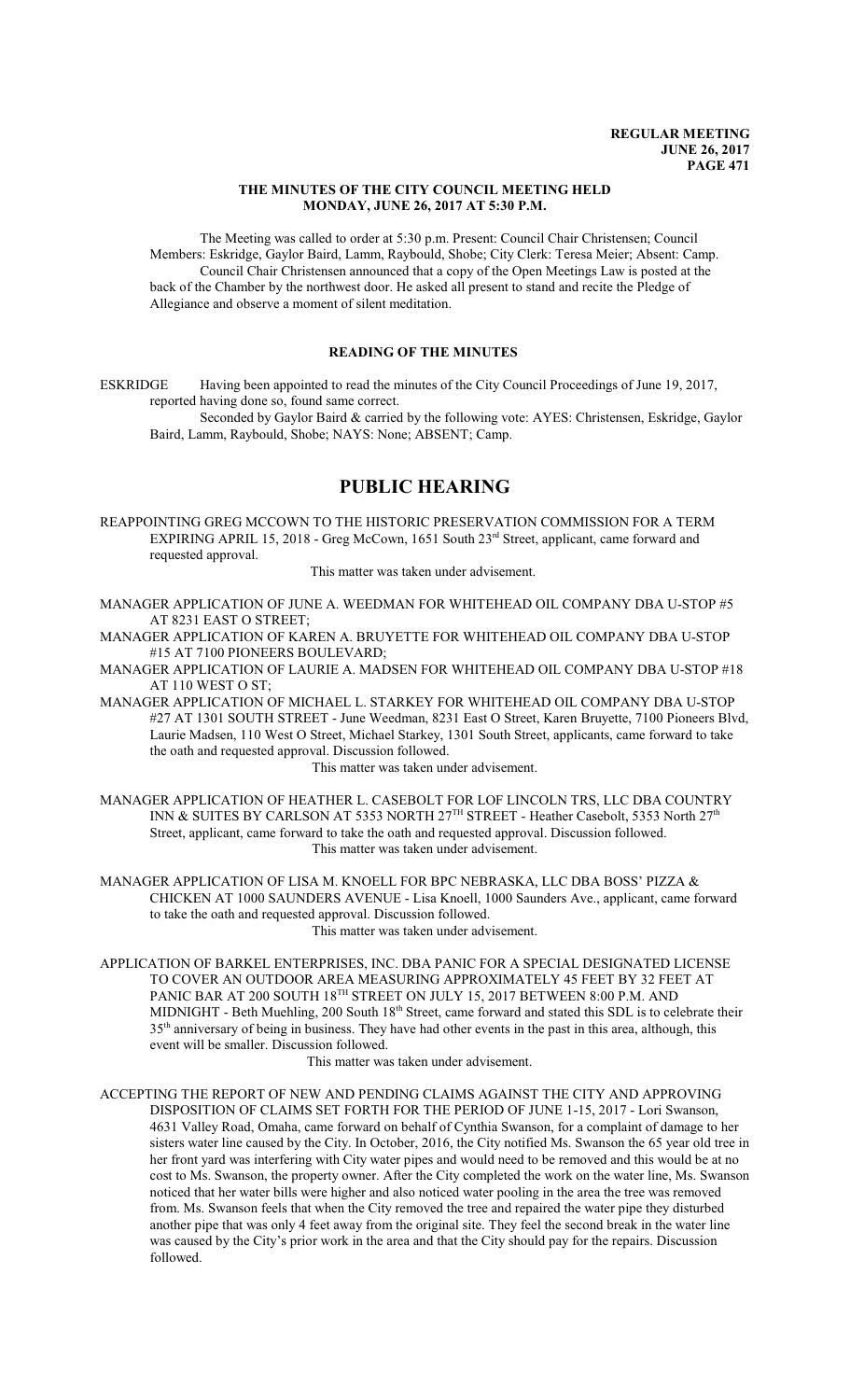Jeff Kirkpatrick, City Attorney, came forward and stated Wastewater noticed roots in the pipe and that the roots of this tree had also grown around the stop box. Repairs were made to the pipe and the stop box was replaced. Additional repairs to the water pipe are the responsibility of the property owner. Since the City was not negligent in removing the tree or replacing the pipes, they are not responsible for the repairs of the water line break. Discussion followed.

This matter was taken under advisement.

APPROVING THE FISCAL YEAR 2017 ANNUAL ACTION PLAN: ONE YEAR USE OF FUNDS FOR HUD ENTITLEMENT PROGRAMS USING COMMUNITY DEVELOPMENT BLOCK GRANT (CDBG), HOME, AND EMERGENCY SOLUTIONS GRANT (ESG) FUNDS - David Landis, Urban Development Director, came forward and stated the money goes towards housing, homelessness and neighborhood revitalization. This is the fifth and final year of the FY 2013-2017 Strategic Plan that is required by the Federal Government, with an annual update. The three sources of funds are CDGB (Community Development Block Grant), HOME (Home Investment Partnership) and ESG (Emergency Solutions Grant). In this case, there is an amendment we would like Council to consider, some of the amounts were changed in the middle of this process. We have received an additional \$30,000.00 in CDGB funds, \$2,500.00 in Home funds and \$8,500.00 in ESG funds, we are asking for approval on this resolution. Discussion followed.

Cyndi Lamm, Council Member, asked if the required meeting was held and if the information would be included on the application.

Mr. Landis said yes, three people did come to the required meeting and that information would be added to the application. Discussion followed.

This matter was taken under advisement.

SPECIAL PERMIT 17010 – APPEAL OF RONALD H. WILHELM AND HERBERT J. AND DANIEL H. FRIEDMAN FROM THE PLANNING COMMISSION'S APPROVAL OF A SPECIAL PERMIT FOR AN INDOOR KENNEL WITH AN OUTDOOR AREA THAT PERMITS MORE THAN THREE ANIMALS AT A TIME, ON PROPERTY GENERALLY LOCATED AT 222 NORTH 44<sup>TH</sup> STREET -Herb Friedman, 3800 Normal Boulevard, came forward and stated he is a property owner in the area and is appealing the special permit for the dog kennel that should be referred to as a dog park. With this special permit, the kennel owners would be allowed to have 30 dogs in the outside area at one time, instead of the 3 dogs that is currently allowed outside at one time. Having that many dogs outside at one time would be very disruptive to this area. We have made an effort to approach the applicants about a compromise to changing the allowed 30 dogs to 15 dogs, with no response from them. We have also been working with a developer on developing this area as well. Discussion followed.

Cyndi Lamm, Council Member, inquired about the development plans in this area Mr. Friedman had mentioned.

Mr. Friedman stated they have had discussions with a local developer for almost a year. The discussions with the developer have been about using this area as a mixed-use area with apartments, retail and office space. We think that this special permit will make it difficult to develop this area and how it might be difficult to rent out the existing space in these buildings with the addition of the outside dog park area. They were not notified about this, they read about it in the news paper. Discussion followed.

Ron Wilhelm, 1301 Piper Way, came forward, stating he owns land abutting the east side of the dog park area, and is opposed to the dog park. Discussion followed.

Jane Raybould, Council Member, asked if Mr. Wilhelm was aware of all the conditions that the Planning Commission and the Planning Department have put on this property. Discussion followed.

Mr. Wilhelm said yes, he was aware of these conditions and still has concerns. Discussion followed.

Roy Christensen, Council Chair, inquired how long the building had been empty prior to Mr. Kilmers purchase of it.

Mr. Wilhelm said for about 6 to 7 years.

Christy Schwartzkoph Schroff, Schwartzkoph Schroff & Tricker, LLP, 300 North 44 th Street, came forward on behalf of Paws 4 Fun LLC, stating that not only is she their attorney but is also a neighbor to Paws 4 Fun. As a neighbor they are very excited about the revitalization of this block and this building. It has been empty for the past few years and she feels this will be good for the area. Discussion followed.

Leon Kilmer, 1531 Kingston Road, came forward and stated they are mostly an indoor dog park with an area outdoors. The neighboring owners did not talk with us on their development plans until after we started demolition of our building. We gave them two months to get this area designated as a blighted area and secure TIF funds. They were not able to do that so we continued with our construction. With the apartments across the street, we spoke with the manager not the owner and they are a dog friendly building with their own outside area for dogs. As far as how many handlers per dog, according to Nebraska laws there is none, we want to change this. We will model after Colorado Laws, they require one handler per 10 to 15 dogs. We have plans in place for barking dogs, we don't want to be an annoyance or a nuisance, we don't want dogs barking all of the time either.

Brad Beam, 3710 Woods Avenue, came forward in favor of this special permit. Discussion followed.

Ms. Gaylor Baird asked what the Cities position is with the concerns raised on number of dogs and the noise levels for barking dogs.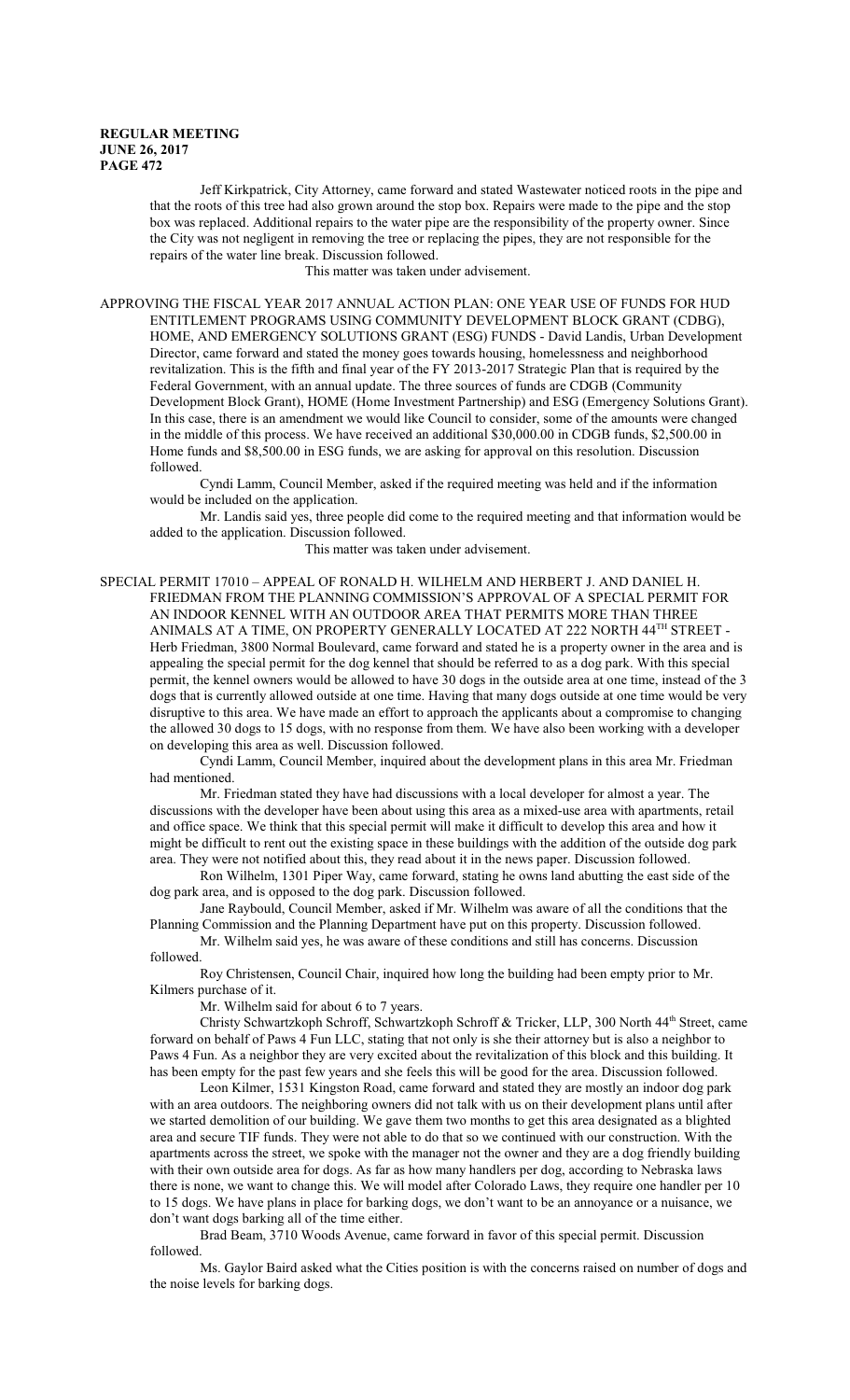Steve Henrichsen, Planning Department, came forward and stated they have checked with Animal Control at the Health Department to see if they had any concerns, if they had any information on 10, 20 or 30 dogs barking at once. Animal Control said they did not have a lot of information on this nor had there been a lot of concerns. It was decided that this special permit would allow up to 30 dogs, with a specific condition. If there are multiple noise complaints to Animal Control and it is substantiated, they are in violation of the noise ordinance and that would be grounds for revoking the special permit. The Planning Commission and the Planning Department both agreed with this condition in the special permit. Discussion followed.

Steve Beal, Manager of Animal Control, came forward and stated that the monitoring of barking is usually done on a complaint basis unless one of our staff is out patrolling and observes it. Once there is a complaint, a letter would be sent to the owner of the facility. This letter would inform the owner of the complaint and that they then have 10 days respond and take care of the situation. Then Animal Control would follow up with the complaint after the 10 days. If we continue to receive complaints, we would call and or visit the owner and a citation could be written if the Animal Control Officer believes that they are in violation of the Lincoln Municipal Code. Discussion followed.

This matter was taken under advisement.

## **\*\*Council Member Gaylor Baird left Council Chambers at 7:05 p.m.\*\***

- COMP. PLAN CONFORMANCE 17008 APPROVING AN AMENDMENT TO THE CAPITAL IMPROVEMENT PROGRAM TO AMEND PUBLIC WORKS AND UTILITIES PROJECT #0048 WATER DISTRIBUTION MAINS-AREA 6, ROKEBY ROAD, 84 TH STREET TO 91 ST STREET, TO EXTEND THE PROJECT BOUNDARY FROM 91 $^{\mathrm{ST}}$  STREET TO 94 $^{\mathrm{TH}}$  STREET, DESIGNATE THE PROJECT FOR CONSTRUCTION IN FY 2016-17, DESIGNATE LES AS THE FUNDING SOURCE, AND APPROPRIATE THE LES FUNDS IN FY 2016-17. (RELATED ITEMS: 17R-165, 17R-166, 17-78, 17R-162) (ACTION DATE: 7/10/17);
- COMP. PLAN AMENDMENT 17002 AMENDING THE 2040 LINCOLN-LANCASTER COUNTY COMPREHENSIVE PLAN BY EXPANDING FUTURE SERVICE LIMIT TO INCLUDE THE PROPOSED LINCOLN ELECTRIC SYSTEM SOUTHEAST SERVICE CENTER SITE, ON PROPERTY GENERALLY LOCATED AT SOUTH 91<sup>st</sup> STREET AND ROKEBY ROAD, AND TO MOVE THE SITE FROM TIER III TO TIER I B PRIORITY GROWTH AREA. (RELATED ITEMS: 17R-165, 17R-166, 17-78, 17R-162) (ACTION DATE: 7/10/17);
- ANNEXATION 17004 AMENDING THE LINCOLN CORPORATE LIMITS MAP BY ANNEXING APPROXIMATELY 283.79 ACRES OF PROPERTY GENERALLY LOCATED AT SOUTH 91<sup>st</sup> STREET AND ROKEBY ROAD. (RELATED ITEMS: 17R-165, 17R-166, 17-78, 17R-162);
- APPROVING A MEMORANDUM OF UNDERSTANDING BETWEEN THE CITY OF LINCOLN AND LINCOLN ELECTRIC SYSTEM REGARDING LES' AGREEMENT TO PAY THE COST TO OBTAIN RURAL WATER DISTRICT NO. 1, LANCASTER COUNTY'S RELEASE OF THE PROPERTIES BEING ANNEXED BY THE CITY LOCATED WITHIN THE RWD BOUNDARIES RELATING TO THE NEW LES OPERATING CENTER AT SOUTH 98<sup>th</sup> STREET AND ROKEBY ROAD. (RELATED ITEMS: 17R-165, 17R-166, 17-78, 17R-162) (ACTION DATE: 7/10/17 - Tom Bruggeman, Olsson Associates, 601 P Street, Suite 200, came forward on behalf of LES, who is currently building a second service center that they feel is very important to the Lincoln community. This service center will increase response time in an emergency, increase the reliability of response times to ratepayers, and ensure that the electric utility can effectively address growth needs. Discussion followed.

#### **\*\*Council Member Gaylor Baird returned to Council Chambers at 7:07 p.m.\*\***

Richard Esquivel, 733 West Cuming Street, came forward with concerns of the cost of this project and who would be paying for this project. Discussion followed.

Trish Owen, Vice President of Corporate Operations for LES, 2620 Fairfield Street, and Kevin Wailes, CEO of LES, 1040 O Street, came forward and stated that LES is paying the costs for this project. Discussion followed.

This matter was taken under advisement.

# **COUNCIL ACTION**

## **REPORTS OF CITY OFFICERS**

REAPPOINTING GREG MCCOWN TO THE HISTORIC PRESERVATION COMMISSION FOR A TERM EXPIRING APRIL 15, 2018 - CLERK read the following resolution, introduced by Bennie Shobe, who moved its adoption:<br>A-90538 BE IT RES

BE IT RESOLVED by the City Council of the City of Lincoln, Nebraska:

That the reappointment of Greg McCown to the Historic Preservation Commission, for a term expiring April 15, 2018, is hereby approved.

Introduced by Bennie Shobe

Seconded by Raybould & carried by the following vote: AYES: Christensen, Eskridge, Gaylor Baird, Lamm, Raybould, Shobe; NAYS: None; ABSENT: Camp.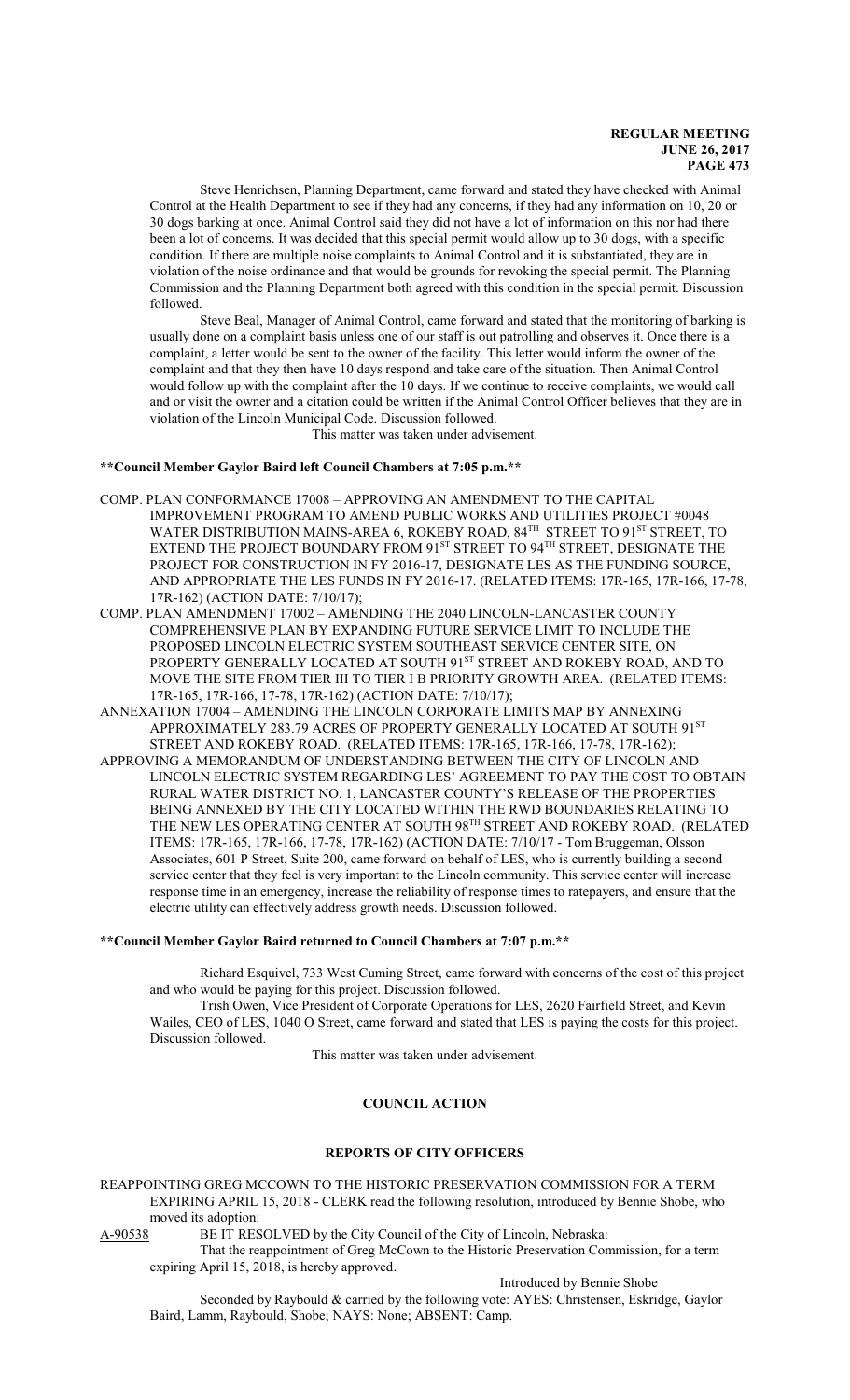APPROVING THE LINCOLN/LANCASTER COUNTY HUMAN SERVICES GRANT GUIDELINES - CLERK read the following resolution, introduced by Bennie Shobe, who moved its adoption:

A-90539 BE IT RESOLVED by the City Council of the City of Lincoln, Nebraska:

That the attached Lincoln/Lancaster County Human Services Grant Guidelines are hereby accepted and approved.

The City Clerk is directed to return an executed copy of this Resolution to Sara Hoyle, Human Services for transmittal to the Joint Budget Committee.

Introduced by Bennie Shobe

Seconded by Raybould & carried by the following vote: AYES: Christensen, Eskridge, Gaylor Baird, Lamm, Raybould, Shobe; NAYS: None; ABSENT: Camp.

CLERK'S LETTER AND MAYOR'S APPROVAL OF RESOLUTION AND ORDINANCES PASSED BY CITY COUNCIL ON JUNE 12, 2017 - CLERK presented said report which was placed on file in the Office of the City Clerk. **(27-1)**

## **PETITIONS & COMMUNICATIONS**

- SETTING THE HEARING DATE OF MONDAY, JULY 10, 2017 AT 3 P.M. ON THE APPLICATION OF MCKINNY'S PUB LLC DBA MCKINNY'S IRISH PUB FOR A CLASS I LIQUOR CATERING LICENSE AT 151 NORTH 8<sup>TH</sup> STREET, SUITE 140 - CLERK read the following resolution, introduced by Carl Eskridge, who moved its adoption:<br>A-90540 BE IT RESOLVED by the City Co
- BE IT RESOLVED by the City Council, of the City of Lincoln, that a hearing date is hereby set for Monday, July 10, 2017, at 3:00 p.m. or as soon thereafter as possible in the City Council Chambers, County-City Building, 555 S. 10th St., Lincoln, NE for the Application of McKInny's Pub LLC dba McKinny's Irish Pub for a Catering License at 151 North 8th Street, Suite 140.

If the Police Dept. is unable to complete the investigation by said time, a new hearing date will be set.

Introduced by Carl Eskridge

Seconded by Raybould & carried by the following vote: AYES: Christensen, Eskridge, Gaylor Baird, Lamm, Raybould, Shobe; NAYS: None; ABSENT: Camp.

SETTING THE HEARING DATE OF MONDAY, JULY 10, 2017 AT 3 P.M. ON THE APPLICATION OF 1515- 3 MARKET STREET INC. DBA QUALITY INN FOR A CLASS I LIQUOR LICENSE AT 3200 NW 12<sup>TH</sup> STREET - CLERK read the following resolution, introduced by Carl Eskridge, who moved its adoption:

A-90541 BE IT RESOLVED by the City Council, of the City of Lincoln, that a hearing date is hereby set for Monday, July 10, 2017, at 3:00 p.m. or as soon thereafter as possible in the City Council Chambers, County-City Building, 555 S. 10th St., Lincoln, NE for the Application of 1515-23 Market Street Inc. dba Quality Inn for a Class I Liquor License at 3200 NW 12<sup>th</sup> Street.

If the Police Dept. is unable to complete the investigation by said time, a new hearing date will be set.

Introduced by Carl Eskridge

Seconded by Raybould & carried by the following vote: AYES: Christensen, Eskridge, Gaylor Baird, Lamm, Raybould, Shobe; NAYS: None; ABSENT: Camp.

SETTING THE HEARING DATE OF MONDAY, JULY 17, 2017 AT 3 P.M. ON THE APPLICATION OF FTB HOSPITALITY LLC DBA THE SPIGOT FOR A CLASS C LIQUOR LICENSE AT 1624 O STREET - CLERK read the following resolution, introduced by Carl Eskridge, who moved its adoption:

A-90542 BE IT RESOLVED by the City Council, of the City of Lincoln, that a hearing date is hereby set for Monday, July 17, 2017, at 3:00 p.m. or as soon thereafter as possible in the City Council Chambers, County-City Building, 555 S. 10th St., Lincoln, NE for the Application of FTB Hospitality LLC dba The

Spigot for a Class C Liquor License at 1624 O Street. If the Police Dept. is unable to complete the investigation by said time, a new hearing date will be

set.

Introduced by Carl Eskridge

Seconded by Raybould & carried by the following vote: AYES: Christensen, Eskridge, Gaylor Baird, Lamm, Raybould, Shobe; NAYS: None; ABSENT: Camp.

## **MISCELLANEOUS REFERRALS**

SETTING THE HEARING DATE OF MONDAY, JULY 10, 2017 AT 3:00 P.M. ON THE APPLICATION OF KELLI'S PUB LLC DBA KELLI'S PUB AT 1318 NORTH  $66^{\text{TH}}$  STREET FOR THE ADDITION OF AN AREA MEASURING APPROX 27' X 27' - CLERK read the following resolution, introduced by Carl Eskridge, who moved its adoption:

A-90543 BE IT RESOLVED by the City Council, of the City of Lincoln, that a hearing date is hereby set for Monday, July 10, 2017, at 3:00 p.m. or as soon thereafter as possible in the City Council Chambers, County-City Building, 555 S. 10th St., Lincoln, NE for the Application of Kelli's Pub LLC dba Kelli's Pub at 1318 North 66th Street for an addition of an area measuring approx 27' X 27'.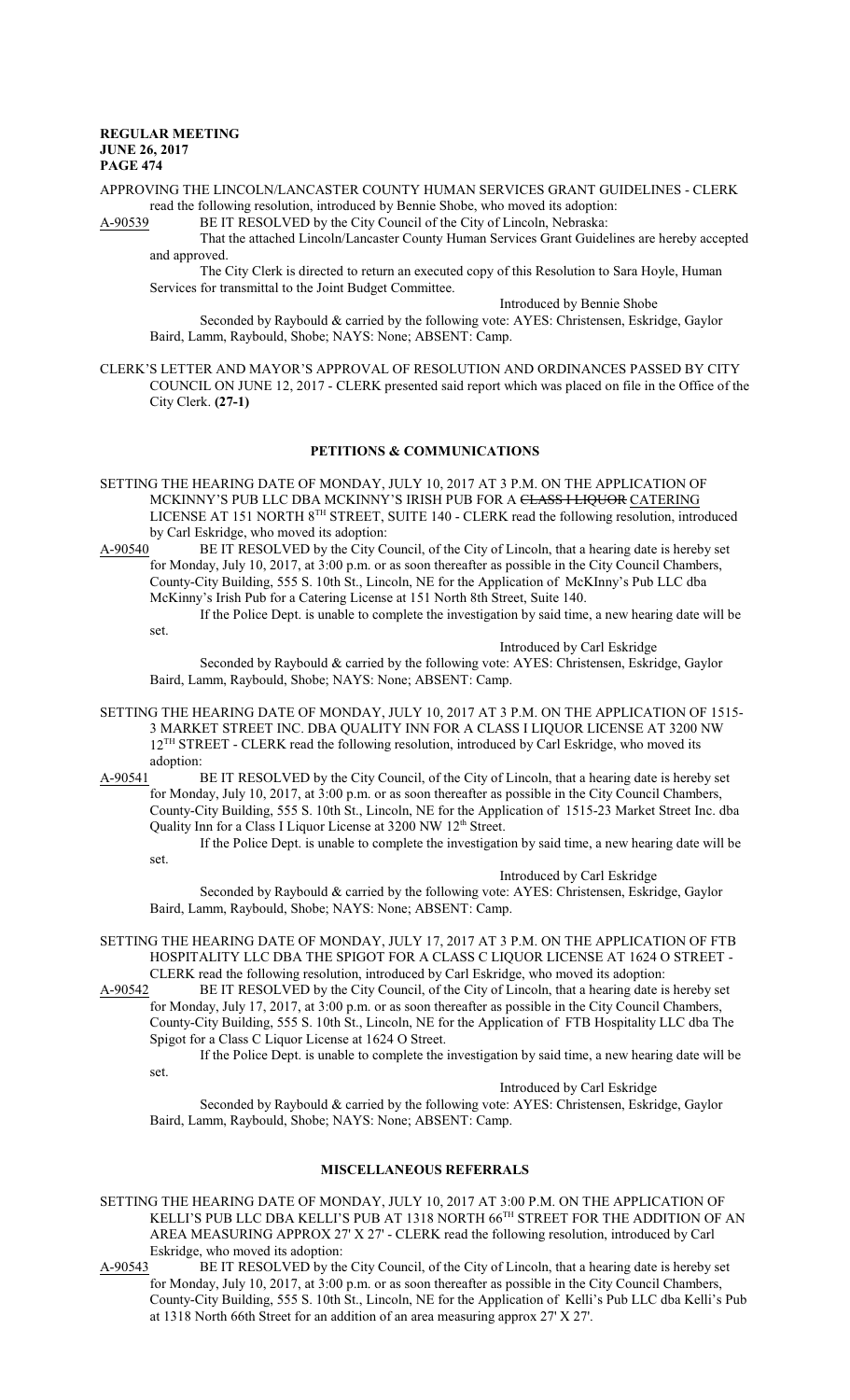set.

Introduced by Carl Eskridge

Seconded by Raybould & carried by the following vote: AYES: Christensen, Eskridge, Gaylor Baird, Lamm, Raybould, Shobe; NAYS: None; ABSENT: Camp.

If the Police Dept. is unable to complete the investigation by said time, a new hearing date will be

## **LIQUOR RESOLUTIONS**

MANAGER APPLICATION OF JUNE A. WEEDMAN FOR WHITEHEAD OIL COMPANY DBA U-STOP #5 AT 8231 EAST O STREET - CLERK read the following resolution, introduced by Carl Eskridge, who moved its adoption for approval:

A-90544 WHEREAS, Whitehead Oil Company dba U-Stop #5 located at 8231 East O Street, Lincoln, Nebraska has been approved for a Retail Class "D" liquor license, and now requests that June A. Weedman be named manager;

WHEREAS, June A. Weedman appears to be a fit and proper person to manage said business. NOW, THEREFORE, BE IT RESOLVED by the City Council of the City of Lincoln, Nebraska: That after hearing duly had as required by law, consideration of the facts of this application, the

Nebraska Liquor Control Act, and the pertinent City ordinances, the City Council recommends that June A. Weedman be approved as manager of this business for said licensee.

The City Clerk is directed to transmit a copy of this resolution to the Nebraska Liquor Control Commission.

Introduced by Carl Eskridge

Seconded by Shobe & carried by the following vote: AYES: Christensen, Eskridge, Gaylor Baird, Lamm, Raybould, Shobe; NAYS: None; ABSENT: Camp.

MANAGER APPLICATION OF KAREN A. BRUYETTE FOR WHITEHEAD OIL COMPANY DBA U-STOP #15 AT 7100 PIONEERS BOULEVARD - CLERK read the following resolution, introduced by Carl Eskridge, who moved its adoption for approval:

A-90545 WHEREAS, Whitehead Oil Company dba U-Stop #15 located at 7100 Pioneers Boulevard,

Lincoln, Nebraska has been approved for a Retail Class "D" liquor license, and now requests that Karen A. Bruyette be named manager;

WHEREAS, Karen A. Bruyette appears to be a fit and proper person to manage said business. NOW, THEREFORE, BE IT RESOLVED by the City Council of the City of Lincoln, Nebraska: That after hearing duly had as required by law, consideration of the facts of this application, the Nebraska Liquor Control Act, and the pertinent City ordinances, the City Council recommends that Karen A. Bruyette be approved as manager of this business for said licensee.

The City Clerk is directed to transmit a copy of this resolution to the Nebraska Liquor Control Commission.

Introduced by Carl Eskridge

Seconded by Shobe & carried by the following vote: AYES: Christensen, Eskridge, Gaylor Baird, Lamm, Raybould, Shobe; NAYS: None; ABSENT: Camp.

MANAGER APPLICATION OF LAURIE A. MADSEN FOR WHITEHEAD OIL COMPANY DBA U-STOP #18 AT 110 WEST O ST - CLERK read the following resolution, introduced by Carl Eskridge, who moved its adoption for approval:

A-90546 WHEREAS, Whitehead Oil Company dba U-Stop #18 located at 110 West O Street, Lincoln, Nebraska has been approved for a Retail Class "D" liquor license, and now requests that Laurie A. Madsen be named manager;

> WHEREAS, Laurie A. Madsen appears to be a fit and proper person to manage said business. NOW, THEREFORE, BE IT RESOLVED by the City Council of the City of Lincoln, Nebraska: That after hearing duly had as required by law, consideration of the facts of this application, the

Nebraska Liquor Control Act, and the pertinent City ordinances, the City Council recommends that Laurie A. Madsen be approved as manager of this business for said licensee.

The City Clerk is directed to transmit a copy of this resolution to the Nebraska Liquor Control Commission.

Introduced by Carl Eskridge

Seconded by Shobe & carried by the following vote: AYES: Christensen, Eskridge, Gaylor Baird, Lamm, Raybould, Shobe; NAYS: None; ABSENT: Camp.

MANAGER APPLICATION OF MICHAEL L. STARKEY FOR WHITEHEAD OIL COMPANY DBA U-STOP #27 AT 1301 SOUTH STREET - CLERK read the following resolution, introduced by Carl Eskridge, who moved its adoption for approval:

A-90547 WHEREAS, Whitehead Oil Company dba U-Stop #27 located at 1301 South Street, Lincoln,

Nebraska has been approved for a Retail Class "D" liquor license, and now requests that Michael L. Starkey be named manager;

WHEREAS, Michael L. Starkey appears to be a fit and proper person to manage said business. NOW, THEREFORE, BE IT RESOLVED by the City Council of the City of Lincoln, Nebraska: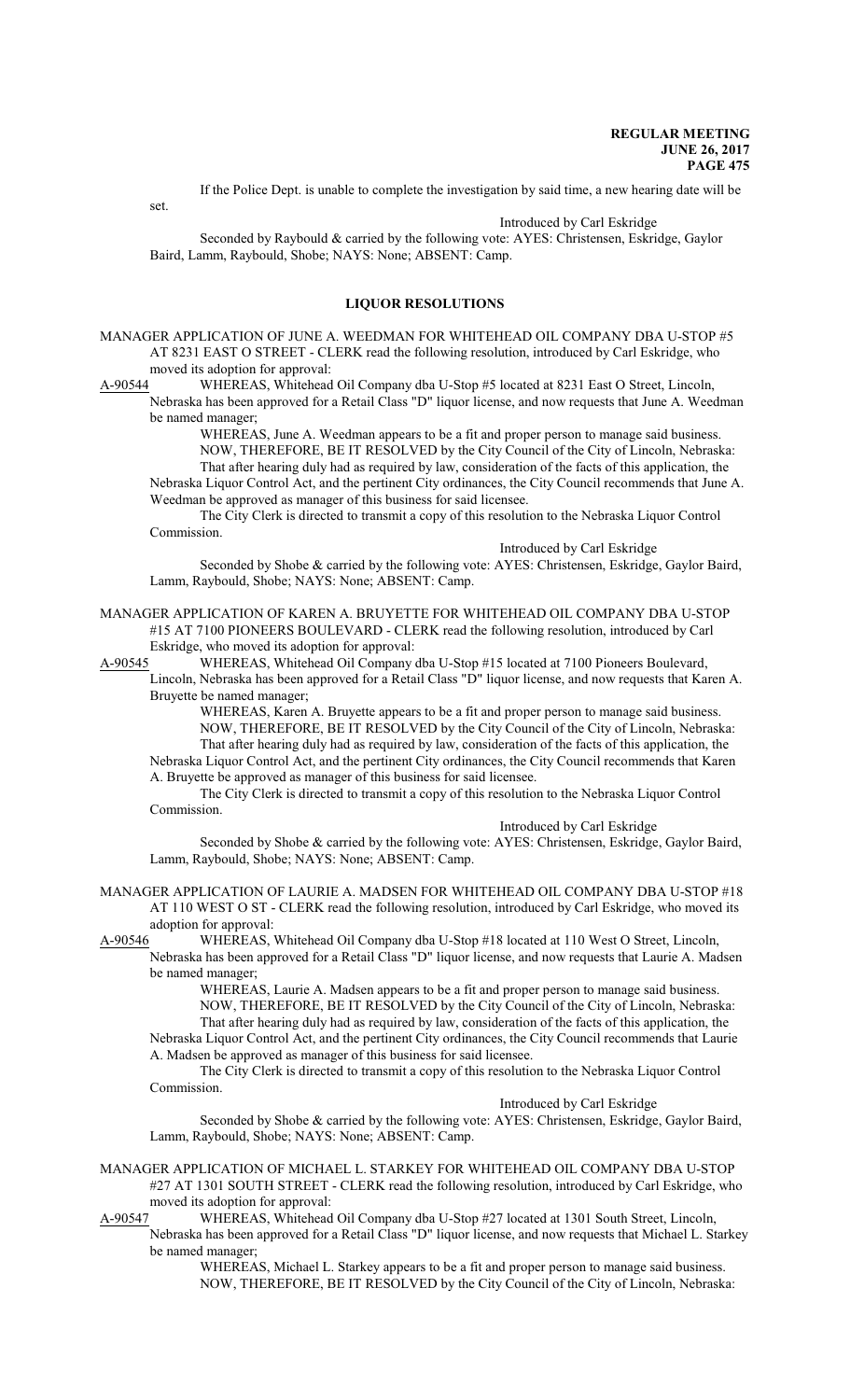That after hearing duly had as required by law, consideration of the facts of this application, the Nebraska Liquor Control Act, and the pertinent City ordinances, the City Council recommends that Michael L. Starkey be approved as manager of this business for said licensee.

The City Clerk is directed to transmit a copy of this resolution to the Nebraska Liquor Control Commission.

Introduced by Carl Eskridge

Seconded by Shobe & carried by the following vote: AYES: Christensen, Eskridge, Gaylor Baird, Lamm, Raybould, Shobe; NAYS: None; ABSENT: Camp.

MANAGER APPLICATION OF HEATHER L. CASEBOLT FOR LOF LINCOLN TRS, LLC DBA COUNTRY INN & SUITES BY CARLSON AT 5353 NORTH 27<sup>TH</sup> STREET - CLERK read the following resolution, introduced by Carl Eskridge, who moved its adoption for approval:

A-90548 WHEREAS, LOF Lincoln TRS, LLC dba Country Inn & Suites by Carlson located at 5353 North 27<sup>th</sup> Street, Lincoln, Nebraska has been approved for a Retail Class "I" liquor license, and now requests that Heather L. Casebolt be named manager;

WHEREAS, Heather L. Casebolt appears to be a fit and proper person to manage said business. NOW, THEREFORE, BE IT RESOLVED by the City Council of the City of Lincoln, Nebraska: That after hearing duly had as required by law, consideration of the facts of this application, the Nebraska Liquor Control Act, and the pertinent City ordinances, the City Council recommends that Heather

L. Casebolt be approved as manager of this business for said licensee. The City Clerk is directed to transmit a copy of this resolution to the Nebraska Liquor Control

Commission. Introduced by Carl Eskridge

Seconded by Shobe & carried by the following vote: AYES: Christensen, Eskridge, Gaylor Baird, Lamm, Raybould, Shobe; NAYS: None; ABSENT: Camp.

## MANAGER APPLICATION OF LISA M. KNOELL FOR BPC NEBRASKA, LLC DBA BOSS' PIZZA & CHICKEN AT 1000 SAUNDERS AVENUE - CLERK read the following resolution, introduced by Carl Eskridge, who moved its adoption for approval:

A-90549 WHEREAS, BPC Nebraska, Inc. dba Boss' Pizza & Chicken located at 1000 Saunders Avenue, Lincoln, Nebraska has been approved for a Retail Class "A" liquor license, and now requests that Lisa M.

Knoell be named manager;

WHEREAS, Lisa M. Knoell appears to be a fit and proper person to manage said business. NOW, THEREFORE, BE IT RESOLVED by the City Council of the City of Lincoln, Nebraska: That after hearing duly had as required by law, consideration of the facts of this application, the Nebraska Liquor Control Act, and the pertinent City ordinances, the City Council recommends that Lisa M. Knoell be approved as manager of this business for said licensee.

The City Clerk is directed to transmit a copy of this resolution to the Nebraska Liquor Control Commission.

Introduced by Carl Eskridge

Seconded by Shobe & carried by the following vote: AYES: Christensen, Eskridge, Gaylor Baird, Lamm, Raybould, Shobe; NAYS: None; ABSENT: Camp.

APPLICATION OF BARKEL ENTERPRISES, INC. DBA PANIC FOR A SPECIAL DESIGNATED LICENSE TO COVER AN OUTDOOR AREA MEASURING APPROXIMATELY 45 FEET BY 32 FEET AT PANIC BAR AT 200 SOUTH  $18^{\text{\tiny{TH}}}$  STREET ON JULY 15, 2017 BETWEEN 8:00 P.M. AND MIDNIGHT - CLERK read the following resolution, introduced by Carl Eskridge, who moved its adoption for approval:<br>A-90550 BE I

BE IT RESOLVED by the City Council of the City of Lincoln, Nebraska:

That after hearing duly had as required by law, consideration of the facts of this application, the Nebraska Liquor Control Act, and the pertinent City ordinances, the City Council recommends that the application of Barkel Enterprises, Inc. dba Panic for a special designated license to cover an outdoor area measuring approximately 45 feet by 32 feet at Panic Bar at 200 South 18<sup>th</sup> Street, Lincoln, Nebraska, on July 15, 2017, between the hours of 8:00 p.m. and midnight, be approved with the condition that the premises complies in every respect with all City and State regulations and with the following requirements:

1. Identification to be checked, wristbands required on all parties wishing to consume

- alcohol.
	- 2. Adequate security shall be provided for the event.<br>3. The area requested for the permit shall be separate

The area requested for the permit shall be separated from the public by a fence or other means.

4. Responsible alcohol service practices shall be followed.

BE IT FURTHER RESOLVED the City Clerk is directed to transmit a copy of this resolution to the Nebraska Liquor Control Commission.

Introduced by Carl Eskridge

Seconded by Shobe & carried by the following vote: AYES: Christensen, Eskridge, Gaylor Baird, Lamm, Raybould, Shobe; NAYS: None; ABSENT: Camp.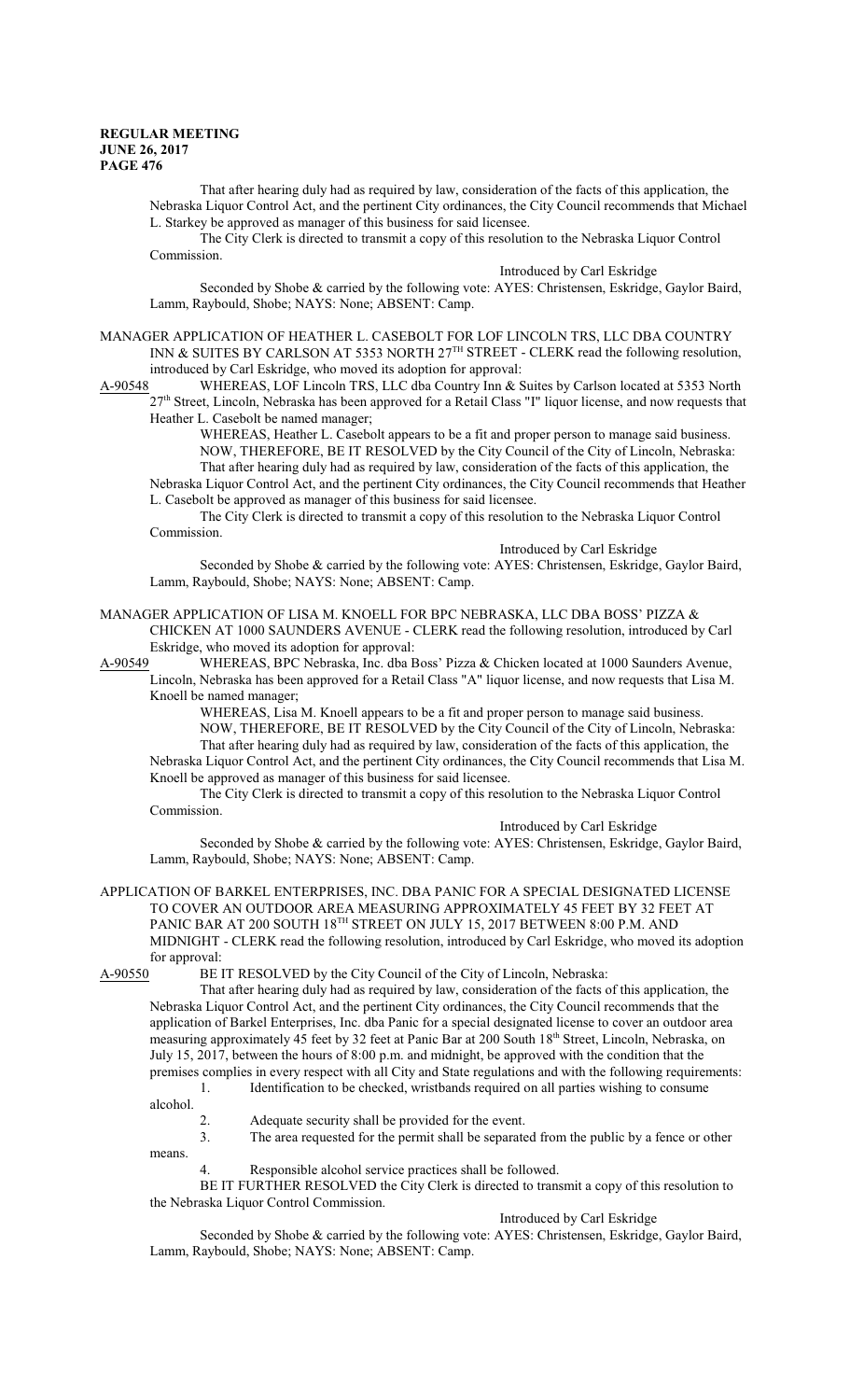## **PUBLIC HEARING - RESOLUTIONS**

#### ACCEPTING THE REPORT OF NEW AND PENDING CLAIMS AGAINST THE CITY AND APPROVING DISPOSITION OF CLAIMS SET FORTH FOR THE PERIOD OF JUNE 1-15, 2017 - CLERK read the following resolution, introduced by Bennie Shobe, who moved its adoption:

A-90551 BE IT RESOLVED by the City Council of the City of Lincoln, Nebraska:

That the claims listed in the attached report, marked as Exhibit "A", dated June 15, 2017, of various new and pending tort claims filed against the City of Lincoln with the Office of the City Attorney or the Office of the City Clerk, as well as claims which have been disposed of, are hereby received as required by Neb. Rev. Stat. § 13-905 (Reissue 1997). The dispositions of claims by the Office of the City Attorney, as shown by the attached report, are hereby approved:

| <b>DENIED CLAIMS</b>        |          | ALLOWED/SETTLED CLAIMS    |            |
|-----------------------------|----------|---------------------------|------------|
| Cynthia Swanson             | $NAS^*$  | <b>Black Hills Energy</b> | \$1,090.40 |
| Craig Gude                  | \$723.38 | Dana V. Baker             | 487.45     |
| Brenda Grgurich             | 240.88   |                           |            |
| Progressive Insurance       |          |                           |            |
| a/s/o Janette Eden-Neal     | 5,150.30 |                           |            |
| Hannah Johnson              | $NAS^*$  |                           |            |
| Annette Danczak             | 2,617.67 |                           |            |
| <b>Stacey Werth-Sweeney</b> | 1,486.09 |                           |            |
| <b>Black Hills Energy</b>   | 331.94   |                           |            |
| <b>Black Hills Energy</b>   | 1,360.88 |                           |            |
| Christopher J. Varga        | 5,000.00 |                           |            |
| Mike Wooten                 | 200.00   |                           |            |
| Blue Cross Blue Shield      |          |                           |            |
| a/s/o Lancaster County      | 1,754.03 |                           |            |
| * No Amount Specified       |          |                           |            |

The City Attorney is hereby directed to mail to the various claimants listed herein a copy of this resolution which shows the final disposition of their claim.

Introduced by Bennie Shobe

Seconded by Eskridge & carried by the following vote: AYES: Christensen, Eskridge, Gaylor Baird, Lamm, Raybould, Shobe; NAYS: None; ABSENT: Camp.

APPROVING THE FISCAL YEAR 2017 ANNUAL ACTION PLAN: ONE YEAR USE OF FUNDS FOR HUD ENTITLEMENT PROGRAMS USING COMMUNITY DEVELOPMENT BLOCK GRANT (CDBG), HOME, AND EMERGENCY SOLUTIONS GRANT (ESG) FUNDS - PRIOR to reading:

ESKRIDGE Moved Motion to Amend #1 on Bill No. 17R-164 in the following manner:

Substitute the FY 2017 Action Plan attached hereto for the FY 2017 Action Plan attached to Bill No. 17R-164.

Seconded by Raybould & carried by the following vote: AYES: Christensen, Eskridge, Gaylor Baird, Lamm, Raybould, Shobe; NAYS: None; ABSENT: Camp.

CLERK Read the following resolution, introduced by Bennie Shobe, who moved its adoption:

A-90552 WHEREAS, the City of Lincoln, Nebraska, acting by and through the Mayor as the Chief Executive Officer and the City Council as the Legislative body of this City, with full citizen participation with reference thereto and in full compliance with the U.S. Department of Housing and Urban Development requirements, has prepared the City of Lincoln FY 2017 Annual Action Plan: One Year Use of Funds outlining the activities and initiatives of Urban Development for Community Development Block Grant (CDBG), HOME, and Emergency Solutions Grant (ESG) entitlement funds from HUD Entitlement Programs under the provisions of 24 C.F.R., Part 91, et al.; and

WHEREAS, such plan includes the proposed community development activities and community development objectives, all prepared in full compliance with the requirements, instructions, and recommendations contained in the Community Development Block Grant Regulations, HOME Investment Partnerships Act Regulations, and the McKinney-Vento Homeless Assistance Act of 1987; and

WHEREAS, such plan and the items contained therein and each of them appear to be in the best interest of the City of Lincoln, Nebraska; and

WHEREAS, certain assurances must be incorporated into the City of Lincoln's FY 2017 Action Plan, as prescribed in the Community Development Block Grant Regulations, the HOME Investment Partnerships Act Regulations and 24 C.F.R., Part 91, and the McKinney-Vento Homeless Assistance Act, including Title 24 C.F.R., Part 576.

NOW, THEREFORE, BE IT RESOLVED by the City Council of the City of Lincoln, Nebraska: That the FY 2017 Action Plan, a copy of which is attached hereto, is hereby approved and the Mayor is authorized to submit the FY 2017 Action Plan to the Department of Housing and Urban Development for total grants for Fiscal Year 2017 in the amount of \$2,681,252 (\$1,701,414 CDBG; \$835,102 HOME; and \$144,736 ESG) under the provisions of Title I of the Housing and Community Development Act of 1974, as amended, Title II of the Cranston-Gonzalez National Affordable Housing Act of 1990, as amended, Title IV of Subtitle B of the Stewart B. McKinney Homeless Assistance Act of 1988, as amended, and each and every item included therein is hereby approved. The Mayor and other City

officials charged with responsibilities pertinent to the proposed certifications are hereby authorized to execute said certifications for and on behalf of the City of Lincoln, Nebraska, and the Mayor is hereby authorized and directed to execute said statement for and on behalf of the City of Lincoln, Nebraska, to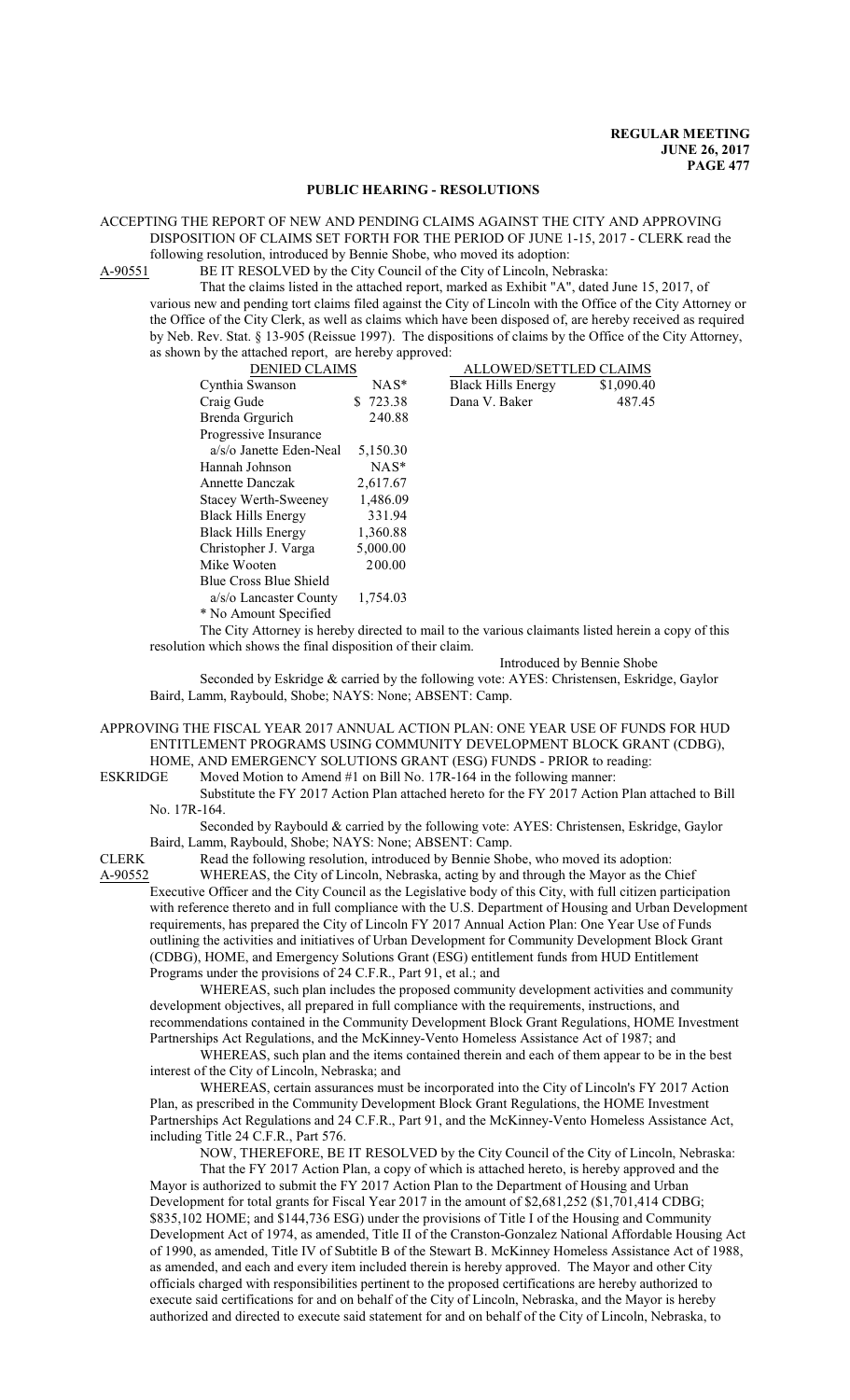submit same to the Secretary of Housing and Urban Development, or his designate, in the form and substance as required by the Community Development Block Grant Regulations and HOME Investment Partnerships Act Regulations, and to supplement such Action Plan in any way reasonably required by the Department of Housing and Urban Development to expedite approval of the same.

BE IT FURTHER RESOLVED that the City of Lincoln, Nebraska, hereby assures and certifies that it will comply with the regulations, policies, guidelines, and requirements of Federal Management Circulars 74-4 and 74-7 and OMB Circular A-87 and 24 Code of Federal Regulations, Part 85, as they relate to the Action Plan and acceptance and use of Federal funds for the City's federally-assisted programs.

BE IT FURTHER RESOLVED that the City of Lincoln, Nebraska hereby assures and certifies with respect to the FY 2017 Action Plan that:

1. The City will affirmatively further fair housing.

2. The City has in effect and is following a residential anti-displacement and relocation

assistance plan.

3. The City will continue to provide a drug-free workplace by:

a. Publishing a statement notifying employees that the unlawful manufacture, distribution, dispensing, possession, or use of a controlled substance is prohibited in the grantee's workplace and specifying the actions that will be taken against employees for violation of such prohibition; b. Establishing an ongoing drug-free awareness program to inform employees

about -

i. The dangers of drug abuse in the workplace;

- ii. The grantee's policy of maintaining a drug-free work-place;
- iii. Any available drug counseling, rehabilitation, and employee assistance programs; and
- iv. The penalties that may be imposed upon employees for drug abuse violations occurring in the workplace;

c. Making it a requirement that each employee to be engaged in the performance of the grant be given a copy of the statement required by subparagraph (1);

d. Notifying the employee in the statement required by sub-paragraph (a) that, as a condition of employment under the grant, the employee will:

- i. Abide by the terms of the statement; and
- ii. Notify the employer in writing of his or her conviction for a violation of a criminal drug statute occurring in the workplace no later than five calendar days after such conviction;
- e. Notifying the agency in writing, within ten calendar days after receiving notice

under subparagraph d.ii. from an employee or otherwise receiving actual notice of such conviction. Employers of convicted employees must provide notice, including position title, to every grant officer or other designee on whose grant activity the convicted employee was working, unless the Federal agency has designated a central point for the receipt of such notices. Notice shall include the identification number(s) of each affected grant;

f. Taking one of the following actions, within 30 calendar days of receiving notice under subparagraph d.ii., with respect to any employee who is so convicted -

- i. Taking appropriate personnel action against such an employee, up to and including termination, consistent with the requirements of the Rehabilitation Act of 1973, as amended; or
- ii. Requiring such employee to participate satisfactorily in a drug abuse assistance or rehabilitation program approved for such purposes by a federal, state, or local health, law enforcement, or other appropriate agency;

g. Making a good faith effort to continue to maintain a drug-free workplace through implementation of subparagraphs a, b, c, d, e, and f.

4. The City will comply with restrictions on lobbying required by 24 CFR part 87, together with disclosure forms if required by that part. The City further certifies that to the best of the City's knowledge and belief:

a. No federal appropriated funds have been paid or will be paid, by or on behalf of the City, to any person for influencing or attempting to influence any officer or employee of an agency, a member of Congress, an officer or employee of Congress, or an employee of a member of Congress in connection with the awarding of any federal contract, the making of any federal grant, the making of any federal loan, the entering into of any cooperative agreement, and the extension, continuation, renewal, amendment, or modification of any federal contract, grant, loan, or cooperative agreement;

b. If any funds other than federal appropriated funds have been paid or will be paid to any person for influencing or attempting to influence an officer or employee of any agency, a member of Congress, an officer or employee of Congress, or an employee of a member of Congress in connection with this federal contract, grant, loan, or cooperative agreement, it will complete and submit Standard Form-LLL, "Disclosure Form to Report Lobbying," in accordance with its instructions; and

c. The City will require that the language of paragraph 4 of this certification be included in the award documents for all subawards at all tiers (including subcontracts, subgrants, and contracts under grants, loans, and cooperative agreements) and that all subrecipients shall certify and disclose accordingly.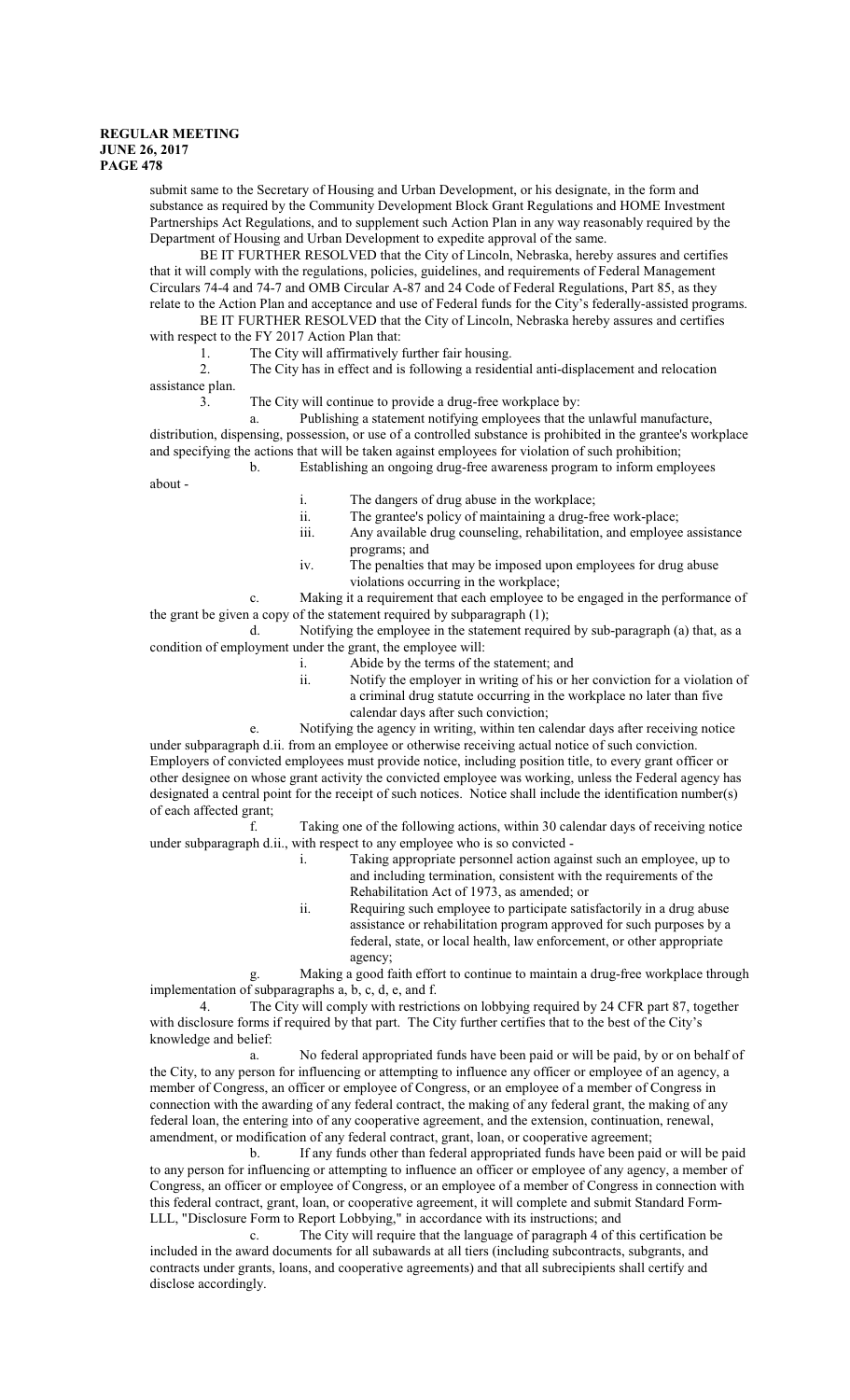5. The City possesses legal authority under state and local law to make a grant submission and to carry out the proposed community development and housing program for which it is seeking funding in accordance with applicable HUD regulations. By passage of this resolution, the Mayor, as the official representative of the City of Lincoln, is hereby authorized to submit the Action Plan, including all the understandings and assurances contained therein. Further, the Mayor is hereby directed and authorized to act in connection with the submission of the Action Plan and to provide such additional information as may be required.

6. The housing activities to be undertaken with CDBG and HOME funds are consistent with the City's strategic plan.

7. The City will comply with the acquisition and relocation requirements of the Uniform Relocation Assistance and Real Property Acquisition Policies Act of 1970, as amended, as required under 24 C.F.R. § 570.606(b) and Federal implementing regulations; and the requirements in 24 C.F.R. § 570.606(c) governing the residential antidisplacement and relocation assistance plan under Section 104(d) of the Act (including a certification that the grantee is following such a plan); and the relocation requirements of 24 C.F.R. § 570.606(d) governing optional relocation assistance under Section 105(a)(11) of the Act.

8. The City will comply with Section 3 of the Housing and Urban Development Act of 1968 (12 U.S.C. 1701u) and implementing regulations at 24 CFR Part 135.

BE IT FURTHER RESOLVED that the City of Lincoln hereby assures and certifies with respect to the Community Development Block Grant program portion of the FY 2017 Action Plan that:

1. The City is in full compliance and following a detailed citizen participation plan that satisfies the requirement of 24 CFR § 91.105 and which:

a. Provides for and encourages citizen participation, with particular emphasis on participation by persons of low and moderate income who are residents of slum and blighted areas and of areas in which funds are proposed to be used, and provides for participation of residents in low and moderate income neighborhoods as defined by the City;

b. Provides citizens with reasonable and timely access to local meetings, information, and records relating to the City's proposed use of funds, as required by the regulations of the Secretary, and relating to the actual use of funds under the Act;

c. Provides for technical assistance to groups representative of persons of low and moderate income that request such assistance in developing proposals with the level and type of assistance to be determined by the grantee;

d. Provides for public hearings to obtain citizen views and to respond to proposals and questions at all stages of the community development program, including at least the development of needs, the review of proposed activities, and review of program performance, which hearings shall be held after adequate notice, at times and locations convenient to potential or actual beneficiaries, and with accommodation for the handicapped;

e. Provides for a timely written answer to written complaints and grievances, within 15 working days where practicable; and

f. Identifies how the needs of non-English speaking residents will be met in the case of public hearings where a significant number of non-English speaking residents can be reasonably expected to participate;

2. The City's strategic housing and community development plan identifies community development and housing needs and specifies both short-term and long-term community development objectives that have been in accordance with the primary objective of the statute authorizing the CDBG Program, as described in 24 CFR 570.2 and the requirements of 24 CFR Part 91 Subpart C and 24 CFR Part 570.

The City is following a current HUD approved consolidated plan.

4. The City has developed its final statement of projected use of funds so as to give maximum feasible priority to activities which benefit low and moderate income families or aid in the prevention or elimination of slums or blight; (the final statement of projected use of funds may also include activities which the grantee certifies are designed to meet other community development needs having a particular urgency because existing conditions pose a serious and immediate threat to the health or welfare of the community, and other financial resources are not available); except that the aggregate use of CDBG funds received under Section 106 of the Act and, if applicable, under Section 108 of the Act, during program year 2016 shall principally benefit persons of low and moderate income in a manner that ensures that not less than 70 percent of such funds are used for activities that benefit such persons during such period.

The City will not attempt to recover any capital costs of public improvements assisted in whole or in part with funds provided under Section 106 of the Act or with amounts resulting from a guarantee under Section 108 of the Act by assessing any amount against properties owned and occupied by persons of low and moderate income, including any fee charged or assessment made as a condition of obtaining access to such public improvements, unless:

a. Funds received under Section 106 of the Act are used to pay the proportion of such fee or assessment that relates to the capital costs of such public improvements that are financed from revenue sources other than under Title I of the Act; or

b. For purposes of assessing any amount against properties owned and occupied by persons of moderate income, the City certifies to the Secretary that it lacks sufficient funds received under Section 106 of the Act to comply with the requirements of subparagraph (1) above.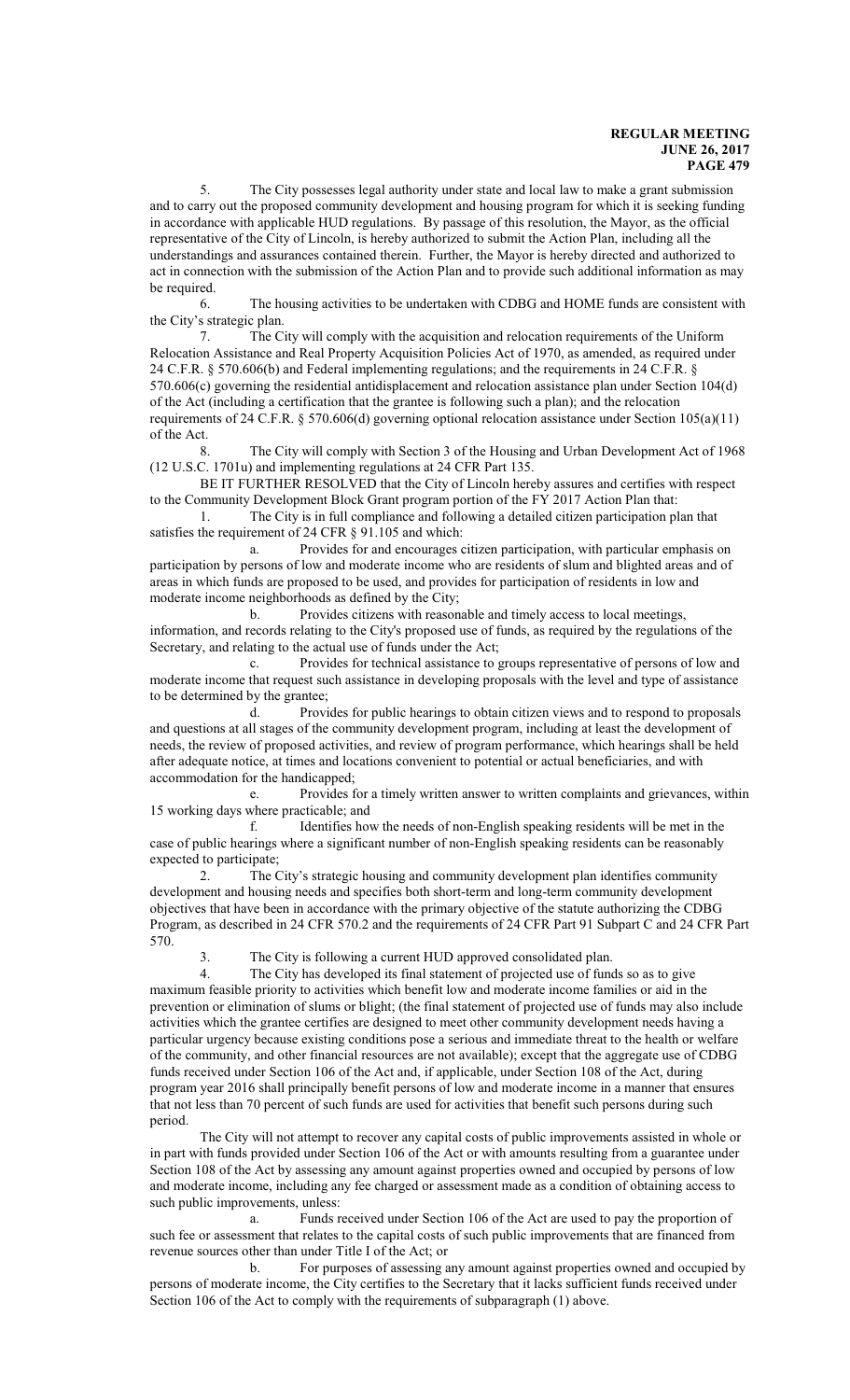5. The City has adopted and is enforcing:

a. A policy prohibiting the use of excessive force by law enforcement agencies within its jurisdiction against any individuals engaged in non-violent civil rights demonstrations; and

b. A policy of enforcing applicable state and local laws against physically barring entrance to or exit from a facility or location which is the subject of such non-violent civil rights demonstrations within its jurisdiction.

6. The City will conduct and administer the grant in compliance with Title VI of the Civil Rights Act of 1964 (Public Law 88-352, 42 U.S.C. 2000d *et seq*.), the Fair Housing Act (42 U.S.C. 3601- 19), and implementing regulations.

7. The City's notification, inspection, testing, and abatement procedures concerning leadbased paint will comply with 24 C.F.R. § 570.608.

8. The City will comply with all applicable laws.

BE IT FURTHER RESOLVED that the City of Lincoln hereby assumes and certifies with respect to the HOME program portion of the FY 2017 Action Plan that:

1. The City is using and will use HOME funds for eligible activities and costs, as described in §§ 92.205 through 92.209 of 24 C.F.R., Subtitle A, and that it is not using and will not use HOME funds for prohibited activities, as described in § 92.214 of 24 C.F.R. Subtitle A;

2. Before committing funds to a project, the City will evaluate the project in accordance with guidelines that it adopts for this purpose and will not invest any more HOME funds in combination with other federal assistance than is necessary to provide affordable housing.

BE IT FURTHER RESOLVED that the City of Lincoln hereby assumes and certifies with respect to the Emergency Solutions Grant (ESG) program portion of the FY 2017 Action Plan that:

1. If either the cost of an emergency shelter's rehabilitation or the cost to convert a building into an emergency shelter exceed 75 percent of the value of the building before rehabilitation, the City will maintain the building as a shelter for homeless individuals and families for a minimum of ten (10) years after the date the building is first occupied by a homeless individual or family after the completed rehabilitation or conversion;

2. In all other cases where ESG funds are used for renovation, the City will maintain the building as a shelter for homeless individuals and families for a minimum of three (3) years after the date the building is first occupied by a homeless individual or family after the completed renovation;

3. In the case of assistance involving shelter operations or essential services related to street outreach or emergency shelter, the City will provide services or shelter to homeless individuals and families for the period during which the ESG assistance is provided, without regard to a particular site or structure, so long as the City serves the same type of persons or persons in the same geographic area;

4. Any renovation carried out with ESG assistance shall be sufficient to ensure that the building involved is safe and sanitary;

5. The City will assist homeless individuals in obtaining permanent housing, appropriate supportive services, and other Federal, State, local, and private assistance available for these individuals;

6. The City will obtain matching amounts required under 24 CFR 576.201;

7. The City has established and is implementing procedures to ensure the confidentiality of records pertaining to any individual provided family violence prevention or treatment services under any project assisted under the ESG program, including protection against the release of the address or location of any family violence shelter project, except with the written authorization of the person responsible for the operation of that shelter;

8. To the maximum extent practicable, the City will involve, through employment, volunteer services, or otherwise, homeless individuals and families in constructing, renovating, maintaining, and operating facilities assisted under the ESG program, in providing services under the program, and in providing services for occupants of facilities assisted under the program.

9. All activities the City undertakes with assistance under the ESG are consistent with the City's consolidated plan; and

10. The City will establish and implement, to the maximum extent practicable and where appropriate, policies and protocols for the discharge of persons from publicly funded institutions of care in order to prevent this discharge from immediately resulting in homelessness for these persons.

Introduced by Bennie Shobe

Seconded by Eskridge & carried by the following vote: AYES: Christensen, Eskridge, Gaylor Baird, Lamm, Raybould, Shobe; NAYS: None; ABSENT: Camp.

AUTHORIZING THE MAYOR TO EXECUTE A MULTI-YEAR CONTRACT WITH A CONSTRUCTION MANAGER AT RISK FOR THE FOUR FIRE AND POLICE/FIRE STATIONS FUNDED BY THE THREE YEAR QUARTER CENT SALES TAX APPROVED BY VOTERS IN 2015 - PRIOR to reading: LAMM Moved to Withdraw the application.

Seconded by Eskridge & carried by the following vote: AYES: Christensen, Eskridge, Gaylor Baird, Lamm, Raybould, Shobe; NAYS: None; ABSENT: Camp.

The resolution, having been **WITHDRAWN**, was assigned the File **#38-4682** & was placed on file in the Office of the City Clerk.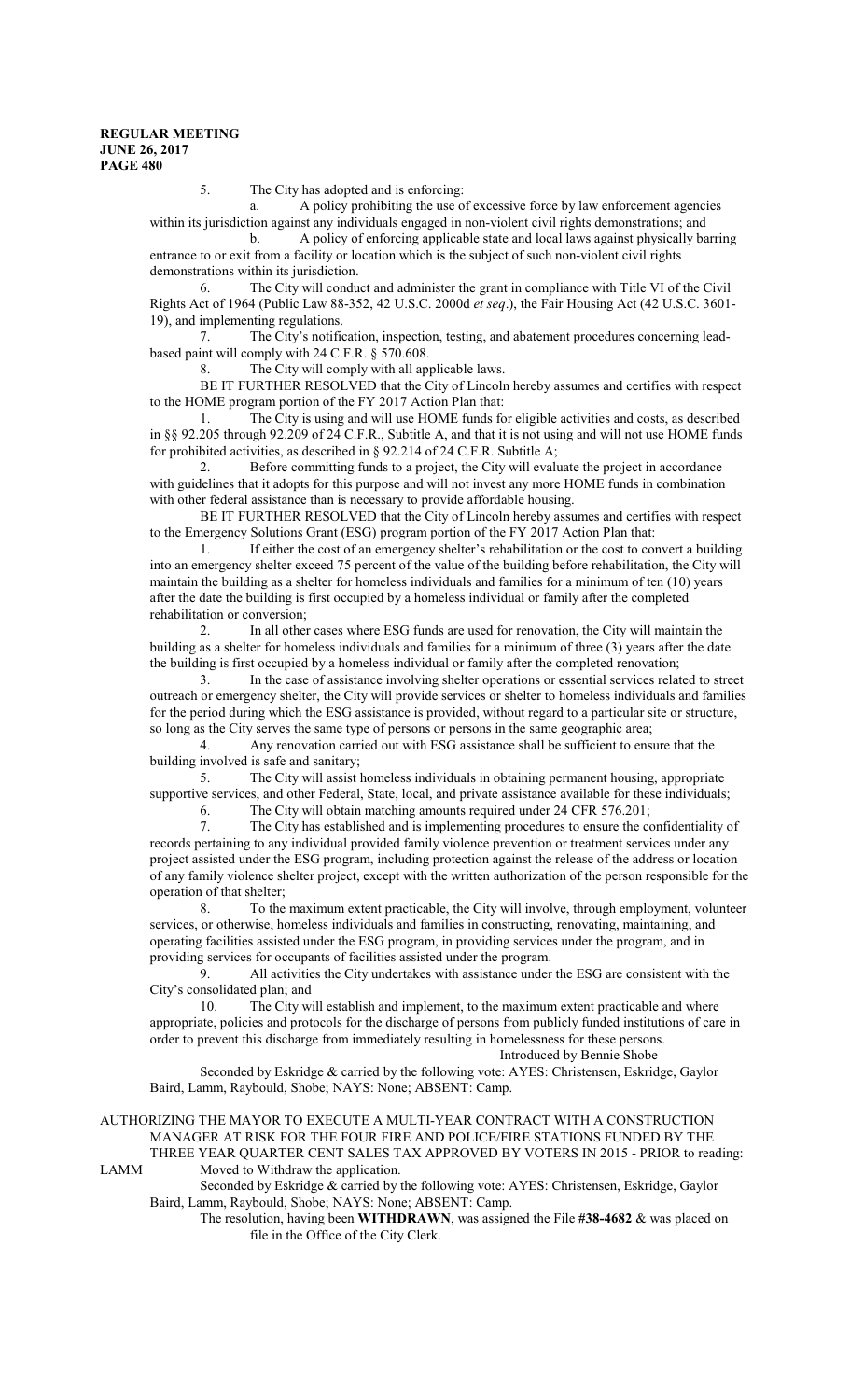SPECIAL PERMIT 17010 – APPEAL OF RONALD H. WILHELM AND HERBERT J. AND DANIEL H. FRIEDMAN FROM THE PLANNING COMMISSION'S APPROVAL OF A SPECIAL PERMIT FOR AN INDOOR KENNEL WITH AN OUTDOOR AREA THAT PERMITS MORE THAN THREE ANIMALS AT A TIME, ON PROPERTY GENERALLY LOCATED AT 222 NORTH 44<sup>TH</sup> STREET -PRIOR to reading:

LAMM Moved to amend Bill No. 17R-167 by changing the permit to say "it approves a kennel with an allowance of up to 15 animals in the outdoor area".

Motion failed due to lack of second.

CLERK Read the following resolution, introduced by Bennie Shobe, who moved its adoption:

A-90553 WHEREAS, Paws 4 Fun LLC has submitted an application designated as Special Permit No. 17010 for a kennel, with allowance for up to 30 animals in the outdoor area at any one time, on property generally located at 222 North 44<sup>th</sup> Street, and legally described as:

> Lot 2, Meginnis Addition, located in the Southwest Quarter of Section 20, Township 10 North, Range 7 East of the 6<sup>th</sup> P.M., Lincoln, Lancaster County, Nebraska;

WHEREAS, the Lincoln City-Lancaster County Planning Commission held a public hearing on May 24, 2017 on said application and adopted Resolution No. PC-01555 approving the same; and WHEREAS, Ronald H. Wilhelm and Herbert J. Friedman, on behalf of Herbert J.

Friedman/Daniel H. Friedman, have each filed a Notice of Appeal appealing the action of the Planning Commission approving Special Permit No. 17010; and

WHEREAS, pursuant to Lincoln Municipal Code  $\S 27.27.080(g)$ , the action appealed from is deemed advisory and the City Council is authorized to take final action on the application for Special Permit No. 17010; and

WHEREAS, the community as a whole, the surrounding neighborhood, and the real property adjacent to the area included within the site plan for this special permit will not be adversely affected by granting such a permit; and

WHEREAS, said site plan together with the terms and conditions hereinafter set forth are consistent with the Comprehensive Plan of the City of Lincoln and with the intent and purpose of Title 27 of the Lincoln Municipal Code to promote the public health, safety, and general welfare.

NOW, THEREFORE, BE IT RESOLVED by the City Council of the City of Lincoln, Nebraska:

That the application of Paws 4 Fun LLC, hereinafter referred to as "Permittee", for a special permit for a kennel, with allowance for up to 30 animals in the outdoor area at any one time, on the property described above, be and the same is hereby granted under the provisions of Section 27.63.790 of the Lincoln Municipal Code upon condition that the development be in substantial compliance with said application, the site plan, and the following additional express terms, conditions, and requirements:

1. This permit approves a kennel with an allowance for up to 30 animals in the outdoor area at any one time between the hours of 7:00 a.m. and 10:00 p.m. only.

2. Before receiving building permits:

a. The Permittee shall cause to be prepared and submitted to the Planning Department a revised and reproducible final site plan including **3** copies with all required revisions as listed below:

i. Retain existing easements as noted by Lincoln Electric System.

ii. Add a note that the parking and building layout is general and can be amended at time of building permit without amendment to the Special Permit.

b. The Permittee shall provide verification that the letter of acceptance as required by the approval of the special permit has been recorded with the Register of Deeds.

3. In the event of repeated violations of Lincoln Municipal Code § 6.04.435, the Special Permit may be revoked.

4. Before occupying the buildings all development and construction shall substantially comply with the approved plans.

5. The physical location of all setbacks and yards, buildings, parking and circulation elements, and similar matters must be in substantial compliance with the location of said items as shown on the approved site plan.

6. The terms, conditions, and requirements of this resolution shall run with the land and be binding upon the Permittee, its successors, and assigns.

7. The Permittee shall sign and return the letter of acceptance to the City Clerk. This step should be completed within 60 days following the approval of the special permit. The City Clerk shall file a copy of the resolution approving the special permit and the letter of acceptance with the Register of Deeds, filing fees therefor to be paid in advance by the Permittee. Building permits will not be issued until the letter of acceptance has been filed.

# Introduced by Bennie Shobe

Seconded by Eskridge & carried by the following vote: AYES: Christensen, Eskridge, Gaylor Baird, Raybould, Shobe; NAYS: Lamm; ABSENT: Camp.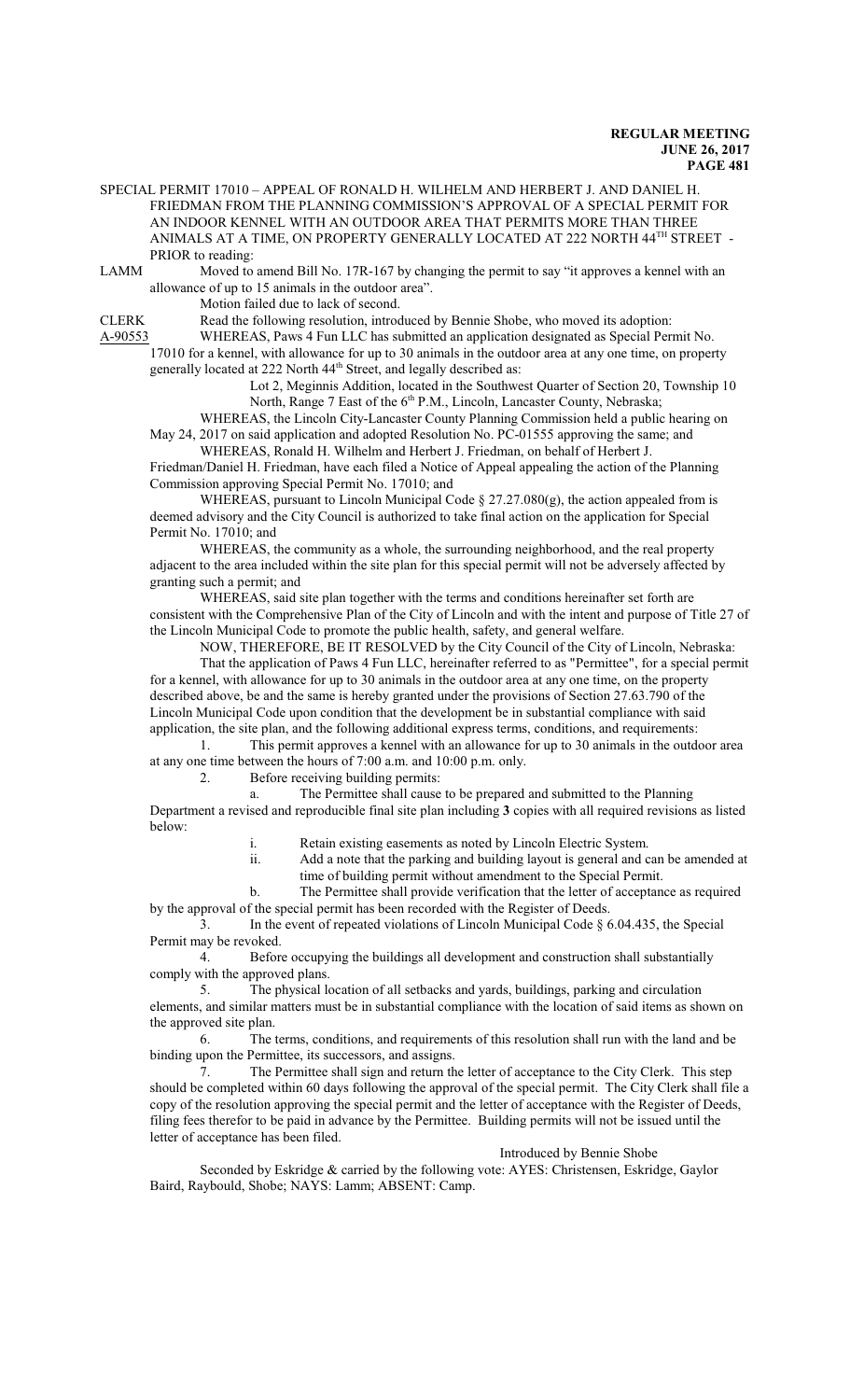## PUBLIC HEARING ORDINANCES - 2<sup>ND</sup> READING & RELATED RESOLUTIONS

- COMP. PLAN CONFORMANCE 17008 APPROVING AN AMENDMENT TO THE CAPITAL IMPROVEMENT PROGRAM, TO AMEND PUBLIC WORKS AND UTILITIES PROJECT #0048 WATER DISTRIBUTION MAINS-AREA 6, ROKEBY ROAD  $84^{\text{\tiny{TH}}}$  STREET TO  $91^{\text{\tiny{ST}}}$  STREET TO EXTEND THE PROJECT BOUNDARY FROM 91 $^{\mathrm{ST}}$  STREET TO 94 $^{\mathrm{TH}}$  STREET, DESIGNATE THE PROJECT FOR CONSTRUCTION IN FY 2016-17, DESIGNATE LES AS THE FUNDING SOURCE, AND APPROPRIATE THE LES FUNDS IN FY 2016-17. (RELATED ITEMS: 17R-165, 17R-166, 17-78, 17R-162) (ACTION DATE: 7/10/17)
- COMP. PLAN AMENDMENT 17002 AMENDING THE 2040 LINCOLN-LANCASTER COUNTY COMPREHENSIVE PLAN BY EXPANDING FUTURE SERVICE LIMIT TO INCLUDE THE PROPOSED LINCOLN ELECTRIC SYSTEM SOUTHEAST SERVICE CENTER SITE, ON PROPERTY GENERALLY LOCATED AT SOUTH 91<sup>st</sup> STREET AND ROKEBY ROAD, AND TO MOVE THE SITE FROM TIER III TO TIER I B PRIORITY GROWTH AREA. (RELATED ITEMS: 17R-165, 17R-166, 17-78, 17R-162) (ACTION DATE: 7/10/17)
- ANNEXATION 17004 AMENDING THE LINCOLN CORPORATE LIMITS MAP BY ANNEXING APPROXIMATELY 283.79 ACRES OF PROPERTY GENERALLY LOCATED AT SOUTH 91<sup>st</sup> STREET AND ROKEBY ROAD. (RELATED ITEMS: 17R-165, 17R-166, 17-78, 17R-162) - CLERK read an ordinance, introduced by Bennie Shobe, annexing and including the below described land as part of the City of Lincoln, Nebraska and amending the Corporate Limits Map attached to and made a part of Ordinance No. 18208, to reflect the extension of the corporate limits boundary of the City of Lincoln, Nebraska established and shown thereon, the second time.
- APPROVING A MEMORANDUM OF UNDERSTANDING BETWEEN THE CITY OF LINCOLN AND LINCOLN ELECTRIC SYSTEM REGARDING LES' AGREEMENT TO PAY THE COST TO OBTAIN RURAL WATER DISTRICT NO. 1, LANCASTER COUNTY'S RELEASE OF THE PROPERTIES BEING ANNEXED BY THE CITY LOCATED WITHIN THE RWD BOUNDARIES RELATING TO THE NEW LES OPERATING CENTER AT SOUTH 98<sup>th</sup> STREET AND ROKEBY ROAD. (RELATED ITEMS: 17R-165, 17R-166, 17-78, 17R-162) (ACTION DATE: 7/10/17)

## **ORDINANCES - 3RD READING & RELATED RESOLUTIONS - NONE.**

# **RESOLUTIONS - 1ST READING**

- REAPPOINTING DENNIS SCHEER, PETER C. (CHRIS) HOVE, AND TRACY CORR TO THE LINCOLN-ANCASTER COUNTY PLANNING COMMISSION FOR TERMS BEGINNING AUGUST 25, 2017 AND EXPIRING ON AUGUST 24, 2023.
- APPROVING A SERVICE AGREEMENT BETWEEN THE LINCOLN LANCASTER COUNTY HEALTH DEPARTMENT (LLCHD) AND UNMC COLLEGE OF DENTISTRY FOR FIELD AND CLINICAL EXPERIENCES IN PUBLIC HEALTH DENTISTRY FOR DENTAL HYGIENE STUDENTS FOR A THREE YEAR TERM BEGINNING JULY 1, 2017 AND EXPIRING ON JUNE 30, 2020.
- APPROVING THE GRANT RENEWAL FROM THE DIVISION OF PUBLIC HEALTH TOBACCO FREE NEBRASKA PROGRAM TO THE LINCOLN LANCASTER COUNTY HEALTH DEPARTMENT IN THE AMOUNT OF \$643,168.00 FOR PROGRAM GOALS OF REDUCING SECONDHAND SMOKE EXPOSURE, PREVENTING YOUTH TOBACCO INITIATION, REDUCING TOBACCO DISPARITIES, AND PROMOTING LOCAL CESSATION RESOURCES FOR THE PERIOD OF JULY 1, 2017 THROUGH JUNE 30, 2019.

APPROVING THE JOINT BUDGET COMMITTEE FUNDING FOR 2017 – 2018.

APPROVING AN INTERLOCAL AGREEMENT BETWEEN THE RAILROAD TRANSPORTATION SAFETY DISTRICT AND THE CITY TO PROVIDE \$20 MILLION FOR THE RAILROAD RELATED PORTION OF THE SOUTH BELTWAY IMPROVEMENTS.

# **ORDINANCES - 1ST READING & RELATED RESOLUTIONS (AS REQUIRED)**

CHANGE OF ZONE 17007 – APPLICATION OF TAYLOR INVESTMENT COMPANY, ROBERT EDWIN SIMPSON, AND JOSEPH M. AND JOANNE M. HOLMES FOR A CHANGE OF ZONE FROM R-2 RESIDENTIAL DISTRICT TO R-T RESIDENTIAL TRANSITION DISTRICT ON PROPERTY GENERALLY LOCATED ONE BLOCK SOUTH OF THE O STREET CORRIDOR BETWEEN SOUTH 56 TH STREET AND SOUTH COTNER BOULEVARD ON THE SOUTH SIDE OF N STREET. (RELATED ITEMS: 17-79, 17R-163) - CLERK read an ordinance, introduced by Carl Eskridge, amending the Lincoln Zoning District Maps adopted by reference and made a part of Title 27 of the Lincoln Municipal Code, pursuant to Section 27.05.020 of the Lincoln Municipal Code, by changing the boundaries of the districts established and shown thereon, the first time.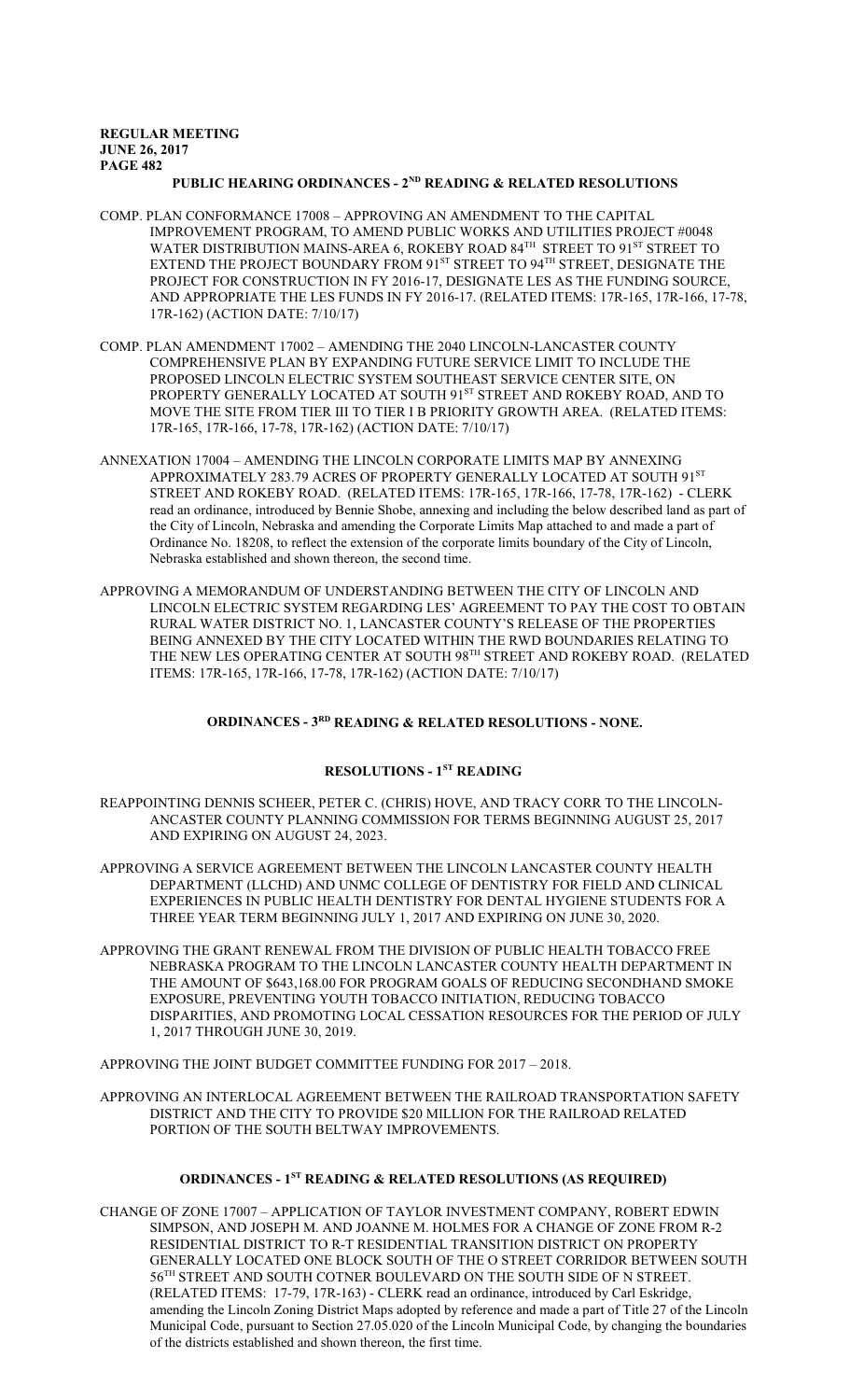APPROVING A DEVELOPMENT AND CONDITIONAL ZONING AGREEMENT AMONG THE CITY, TAYLOR INVESTMENT COMPANY, ROBERT EDWIN SIMPSON, AND JOSEPH M. AND JOANNE M. HOLMES TO ADDRESS MOTOR VEHICLE ACCESS, GRADING, AND DRAINAGE REQUIREMENTS, PLANTING OF STREET TREES, RETENTION OF EXISTING TREES, AND INSTALLATION OF SIDEWALKS TO MAKE THE DEVELOPMENT OF PROPERTY LOCATED AT 5633 N STREET, 205 S. COTNER BOULEVARD, AND 215 S. COTNER BOULEVARD COMPATIBLE WITH THE SURROUNDING NEIGHBORHOOD UNDER THE PROPOSED CHANGE OF ZONE OF THE PROPERTY FROM R-2 TO R-T. (RELATED ITEMS: 17-79, 17R-163) (ACTION DATE: 7/17/17).

STREET NAME CHANGE 17001 - RENAMING WEST DUBOIS STREET, LOCATED IN HIGHLANDS VIEW 1<sup>ST</sup> ADDITION, AS NORTHWEST DUBOIS STREET - CLERK read an ordinance, introduced by Carl Eskridge, changing the name of West Dubois Street to Northwest Dubois 1 Street, located in Highlands View 1<sup>st</sup> Addition, as recommended by the Street Name Committee, the first time.

# **OPEN MICROPHONE**

Richard Esquivel, 733 West Cuming Street, came forward with concerns on TIF funds and how they are being used. Discussion followed.

This matter was taken under advisement.

Mary Pipher, 3150 South 58<sup>th</sup> Street, came forward with concerns of the new Costco Chicken Plant in Fremont, Nebraska, and feels this plant could contaminate water downstream which would affect Lincoln. Saying that they need to do an environmental impact study. Discussion followed. This matter was taken under advisement.

Randy Rupert, Nebraska Communities United, 2108 County Road O, Fremont, Nebraska, came forward with concerns of the new Costco Chicken Plant in Fremont, Nebraska, and the environmental impact on their water, as well as, the downstream waters in Nebraska. Discussion followed. This matter was taken under advisement.

Kelly Carstens, 2601 North 44<sup>th</sup> Street, came forward and read a statement with concerns on the new Costco Chicken Plant in Fremont, Nebraska, and the damage it could do to the water that goes downstream to Lincoln. Stating they have not done any studies on contamination to rivers and groundwater with this Costco plant. Discussion followed.

This matter was taken under advisement.

Matt Gregory, 632 North 25<sup>th</sup> Street, came forward with concerns on the Nebraska's water. And would like an independent analysis done on what the Fremont Chicken Plant will do to Lincoln's water, economy and health. Discussion followed.

This matter was taken under advisement.

Alan Kolok, Director Nebraska Watershed Network for University of Nebraska, 2122 South 106<sup>th</sup> Street, Omaha, Nebraska, came forward and stated he has concerns the Costco Chicken Plant in Fremont has the potential to cost Lincoln residents money in the future for water quality. He feels studies should be done on the possibility of environmental and health impacts and address these concerns. Discussion followed.

This matter was taken under advisement..

John Schauer, 5020 Waverly Road, came forward and stated he worked for NDEQ for over 25 years and feels there will be issues with Lincoln's water quality. There are guidelines set for farmers, although, nothing is monitored after the guidelines have been set. The only way that NDEQ knows there is a problem is after they do a water quality studies for the area. Runoffs from farm fields is not tested or monitored and it should be. Discussion followed.

This matter was taken under advisement.

Ken Winston, 4021 Teri Lane, came forward with concerns on the new Costco Chicken Plant in Fremont and the downstream water quality. Discussion followed.

This matter was taken under advisement.

Nancy Packard, 3037 Sewell Street, came forward with concerns on Lincoln's water quality with the new Costco Chicken Plant in Fremont. Discussion followed. This matter was taken under advisement.

Graham Christensen, 5653 South 186<sup>th</sup> Street, Omaha, Nebraska, came forward saying that he has concerns with the way the prior hearings were held about the new Costco Plant and that many questions went unanswered. Water quality is also a concern with this plant being built. Discussion followed. This matter was taken under advisement.